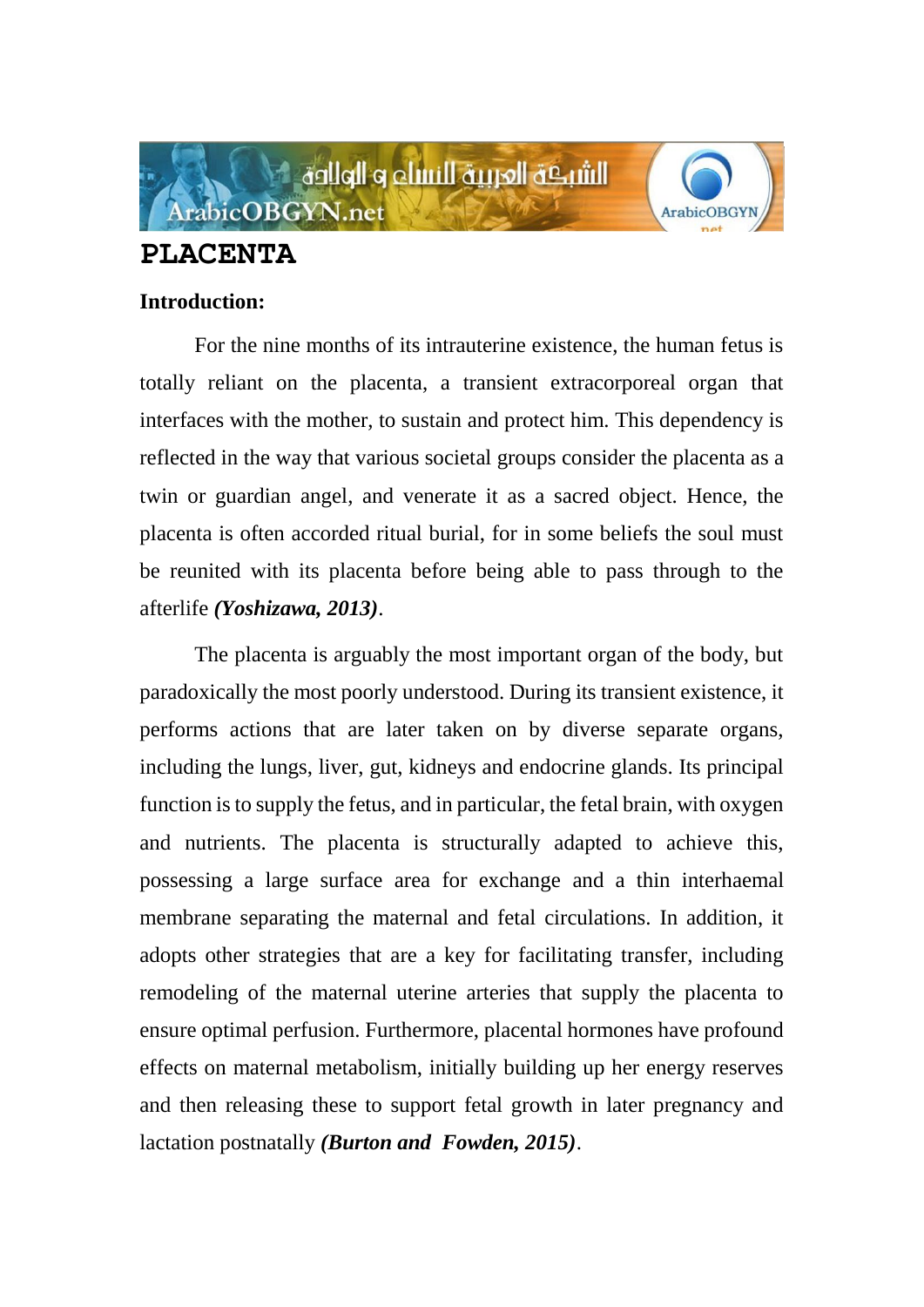# **Definition:**

The placenta is the fetal organ providing the interchange between the mother and the fetus *(Huppertz, 2008).*

#### **Macroscopic anatomy of delivered placenta:**

Full term placenta is a circular discoid organ with a diameter of about 22 cm, a central thickness of 2.5cm and or average weight 470 gm *(Bouw et al., 1976).*

Term infant weights concerning seven times the placental weight. Placenta over 750gm and less than 350gm are likely to be normal *(Molteni et al., 1978).*

#### **Structure**

In humans, the placenta averages 22 cm (9 inch) in length and 2– 2.5 cm (0.8–1 inch) in thickness (greatest at the center and becoming thinner peripherally). It typically weights approximately 500 grams. It has a dark reddish-blue or maroon color. It connects to the fetus by an umbilical cord of approximately 55–60 cm (22–24 inch) in length that contains two arteries and one vein *(Benirschke et al., 2012).*

Its surfaces are the chorionic plate that faces the fetus and to which the umbilical cord is attached, and the basal plate that abuts the maternal endometrium. Between these plates is a cavity, the intervillous space, into which 30–40 elaborately branched fetal villous trees project. Each villous tree arises from a stem villus attached to the deep surface of the chorionic plate, and branches repeatedly to create a globular lobule 1–3 cm in diameter. The center of a lobule is located over the opening of a maternal spiral artery through the basal plate. Maternal blood released at these openings percolates between the villous branches before draining into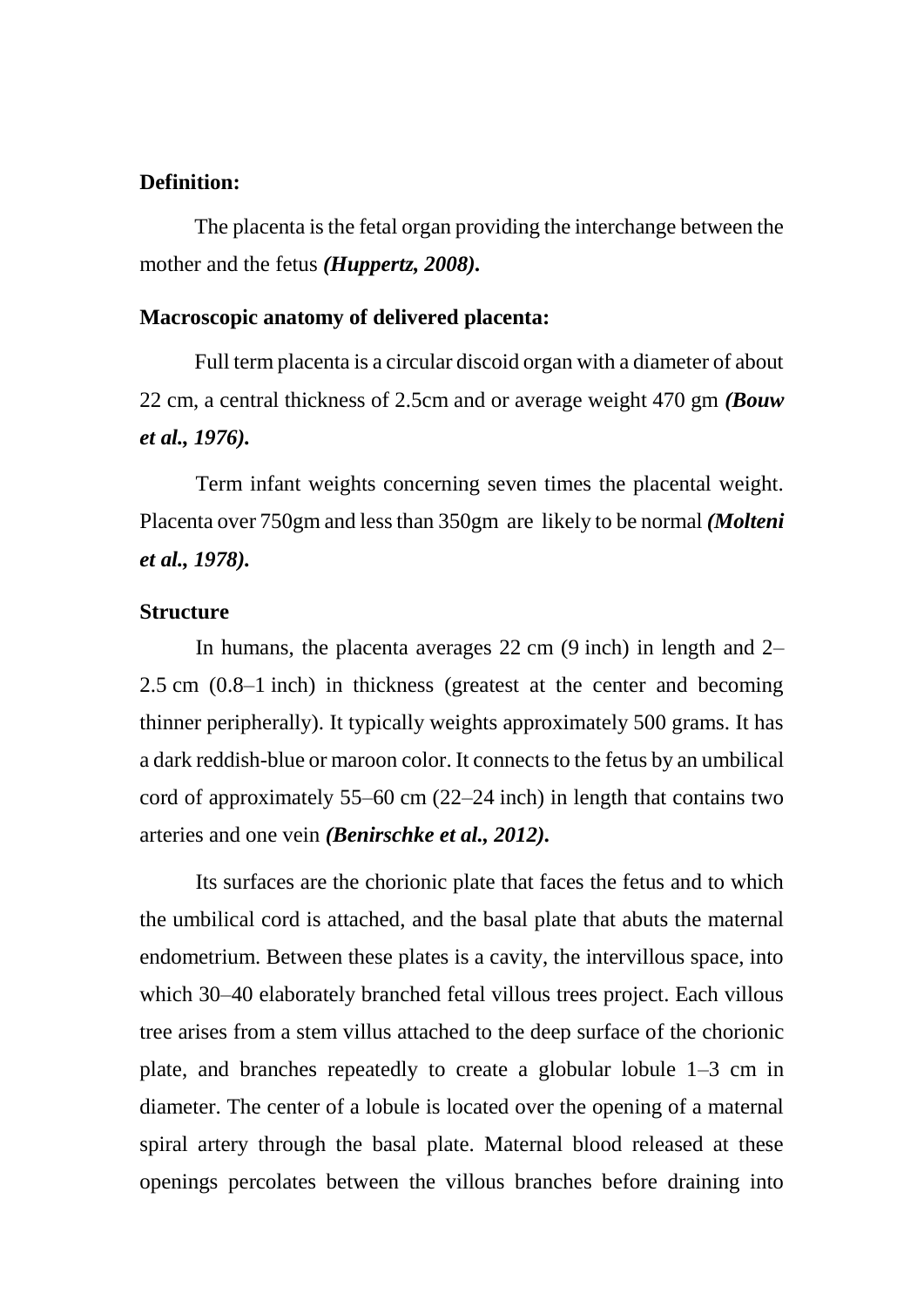openings of the uterine veins and exiting the placenta. Each lobule thus represents an independent maternal–fetal exchange unit *(Benirschke et al., 2012)*.

Final branches of the villous trees are the terminal villi. These present a surface area of  $12-14$  m<sup>2</sup> at term, and are richly vascularized by a fetal capillary network. The capillaries display local dilations, referred to as sinusoids, which bring the endothelium into close approximation to the covering of trophoblast. This is locally thinned, and the diffusion distance between the maternal and fetal circulations may be reduced to as little at 2–3 mm. The morphological resemblance of these structures, termed vasculosyncytial membranes, to the alveoli of the lung has led to the assumption that they are the principal sites of maternal–fetal exchange. Terminal villi are formed primarily from 20 weeks of gestation onwards, and elaboration of the villous trees continues until term *(Benirschke et al., 2012)*.

The epithelial covering of the villous tree is the syncytiotrophoblast, a true multinucleated syncytium that presents no intercellular clefts to the intervillous space. This arrangement may assist in preventing the vertical transmission of pathogens from the maternal blood, but may also facilitate regional specializations of the syncytiotrophoblast. Because of its location, the syncytiotrophoblast is involved in many of the functions of the placenta, such as the synthesis and secretion of steroid and peptide hormones, protection against xenobiotics and active transport. Hence, it has a high metabolic rate, and accounts for approximately 40% of the total oxygen consumption of the feto-placental unit *(Robbins et al., 2010)*.

The syncytiotrophoblast is a highly polarized epithelium, bearing a dense covering of microvilli on its apical border. The projections provide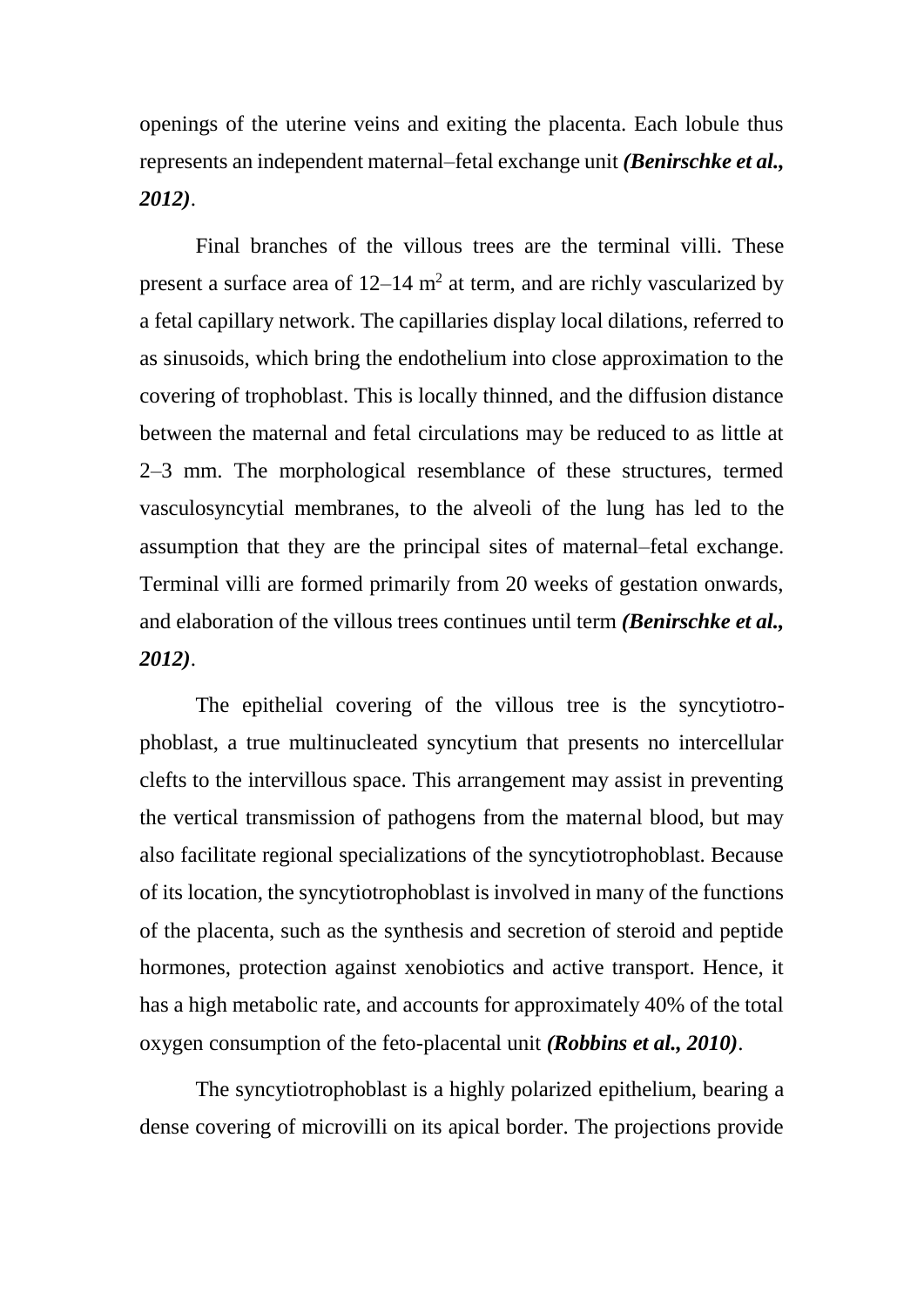a surface amplification factor of 5–7\_ for insertion of receptor and transporter proteins.

The syncytiotrophoblast is a terminally differentiated tissue, and its expansion during pregnancy is achieved by the fusion and incorporation of underlying mononuclear progenitor cytotrophoblast cells that rest on the underlying basement membrane *(Benirschke et al., 2012)*.

The umbilical cord forms in the region of the body stalk and becomes covered by the expanding amnion. Eventually embryonic structures and the right umbilical vein disappear from the cord, leaving two arteries and one vein. The remnant of the yolk sac, a 4 mm calcified yellow nodule, lies between the amnion and chorion *(Kaplan, 2007).*

The umbilical cord is usually attached near the center of the fetal surface and the branches of the umbilical vessels radiate out under the amnion form this point, the veins being deeper and larger than the arteries. Beneath the amnion and close to the attachment of the umbilical cord, the remalus of the yolk sac can sometimes be identified as a minute sac with a fine thread (a vestige of vitello-intestinal duct) attached to it *(Cunningham et al., 2005).*

The umbilical cord normally contains three vessels, two arteries and the persisting left umbilical vein. The absence of one umbilical artery (SUA) occurs in about 1% of deliveries. In the most placentas the arteries fuse in the last few centimeters above the fetal surface, so the finding of only two vessels should be confirmed in several areas. About 20% of babies missing one artery will have other major congenital anomalies which are usually apparent in the neonatal period. ''Non-malformed' babies with SUA are slightly small and have increased perinatal mortality *(Kaplan et al., 1990).*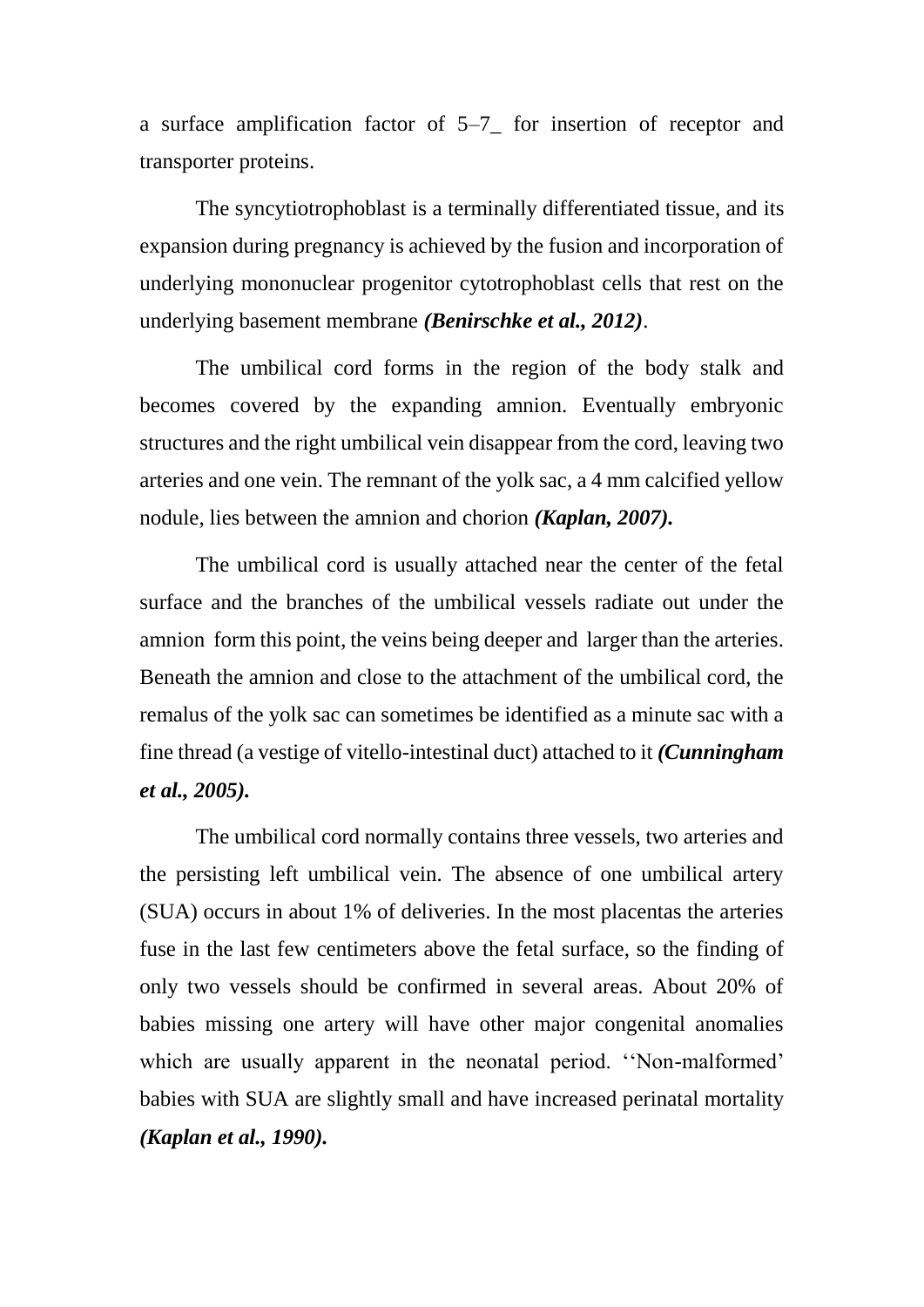An obvious feature of the umbilical cord is its length. Cord length increases throughout gestation but more slowly in the 3rd trimester*.* Fetal activity and traction on the cord increase its Length*.* Long cords (70 cm) are associated with knots and fetal entanglement *(Baergen, 2007).* It is not clear if the entanglements occur because the cord is long, or the cord length is increased due to traction when an entanglement occurs. Abnormally long cords may have a genetic component. A minimum cord length of 32 cm is believed necessary for normal vaginal delivery *(Kaplan, 2007).*

The umbilical cord usually twists counterclockwise (''left'' twist)*.* The reason for this is unclear. Cords without twists are associated with increased perinatal morbidity and with single umbilical arteries. Normally there is one twist every few centimeters *(Machin et al., 2000).*

Excessive twisting is associated with fetal death or morbidity. True torsion and stricture also occur, particularly near the body wall *(Peng et al., 2006).*

The umbilical cord may insert into central villous tissue, at the margin of the placenta, or into the membranes (velamentous). Central and eccentric cord insertions are of little consequence and location is largely due to differential placental growth. Marginal and velamentous insertions are considered abnormally *(Kaplan, 2007).*

Babies with such cords are smaller on average. Particularly significant is the presence of vessels unsupported by Wharton jelly which are at risk for compression and tearing, particularly if over the cervical os (vasa previa). Rupture of a velamentous vessel prior to fetal delivery leads to rapid, often catastrophic fetal blood loss. Velamentous vessels occur with succenturiate lobes and occasionally at the edge of a placenta with otherwise normal cord insertion *(Kaplan, 2007).*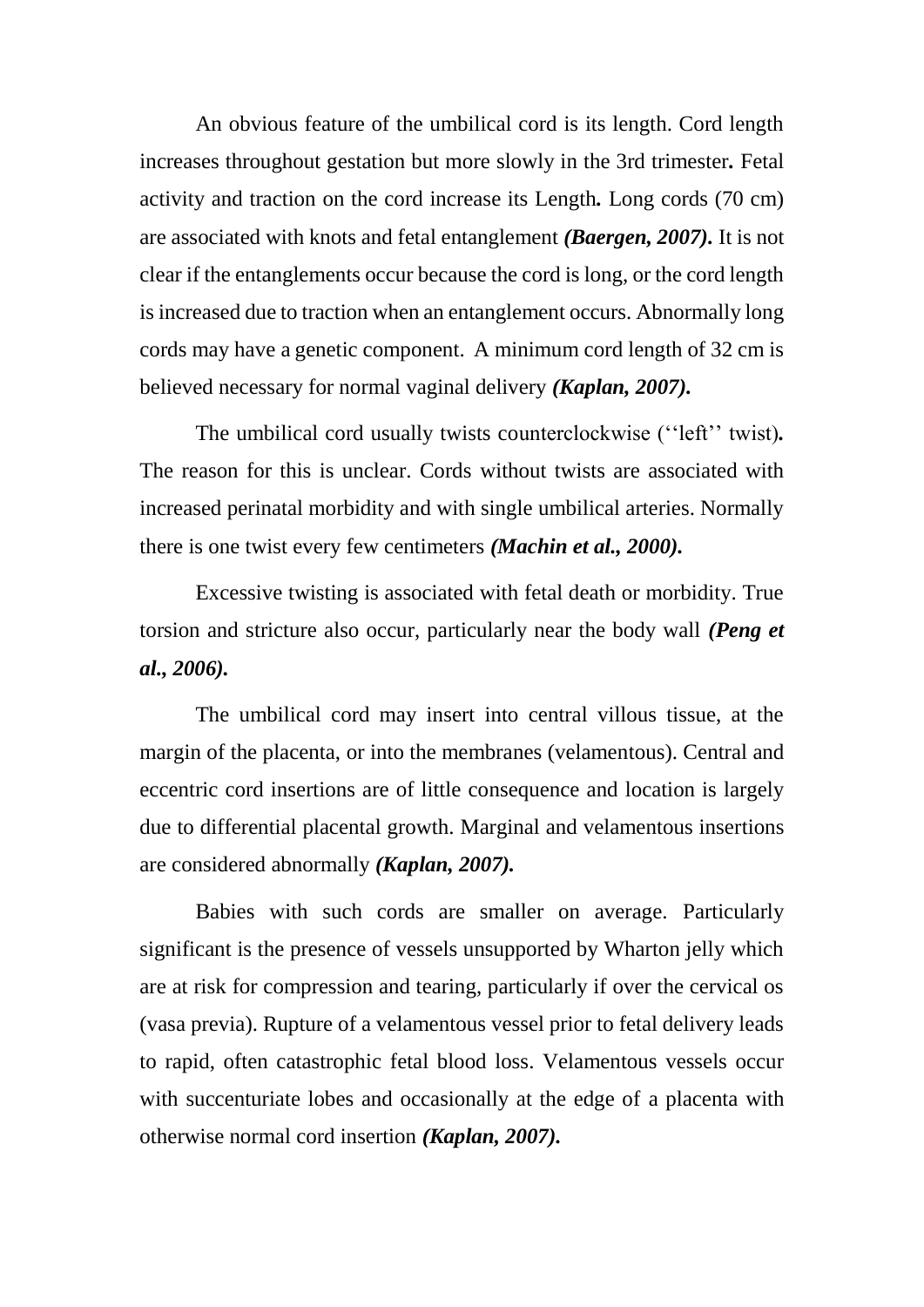

**Figure (1):** The placenta and the umbilical cord *(Cunningham et al., 2005).*

# **The Chorion**

On the twelfth postconception day, implantation may be considered finalized. At that time extraembyronic mesodermal cells derived from the primitive streak have begun to migrate on top of the inner surface of the cytotrophoblast cells, the combination of the extraembyronic mesoderm and cytotrophoblasts is termed chorion *(Endres, 1988).* 

At the placental margin chorionic and basal plates merge and form the smooth chorion, the fetal membranes or the chorion laeve. The chorion laeve is composed of three layers: the amnion with its epithelium and mesenchyme; the chorion with a layer of mesenchyme and a layer of extravillous trophoblast; and the decidua capsularis *(Huppertz, 2008).*

# **Development of the Placenta:**

*There is stages for placental development:*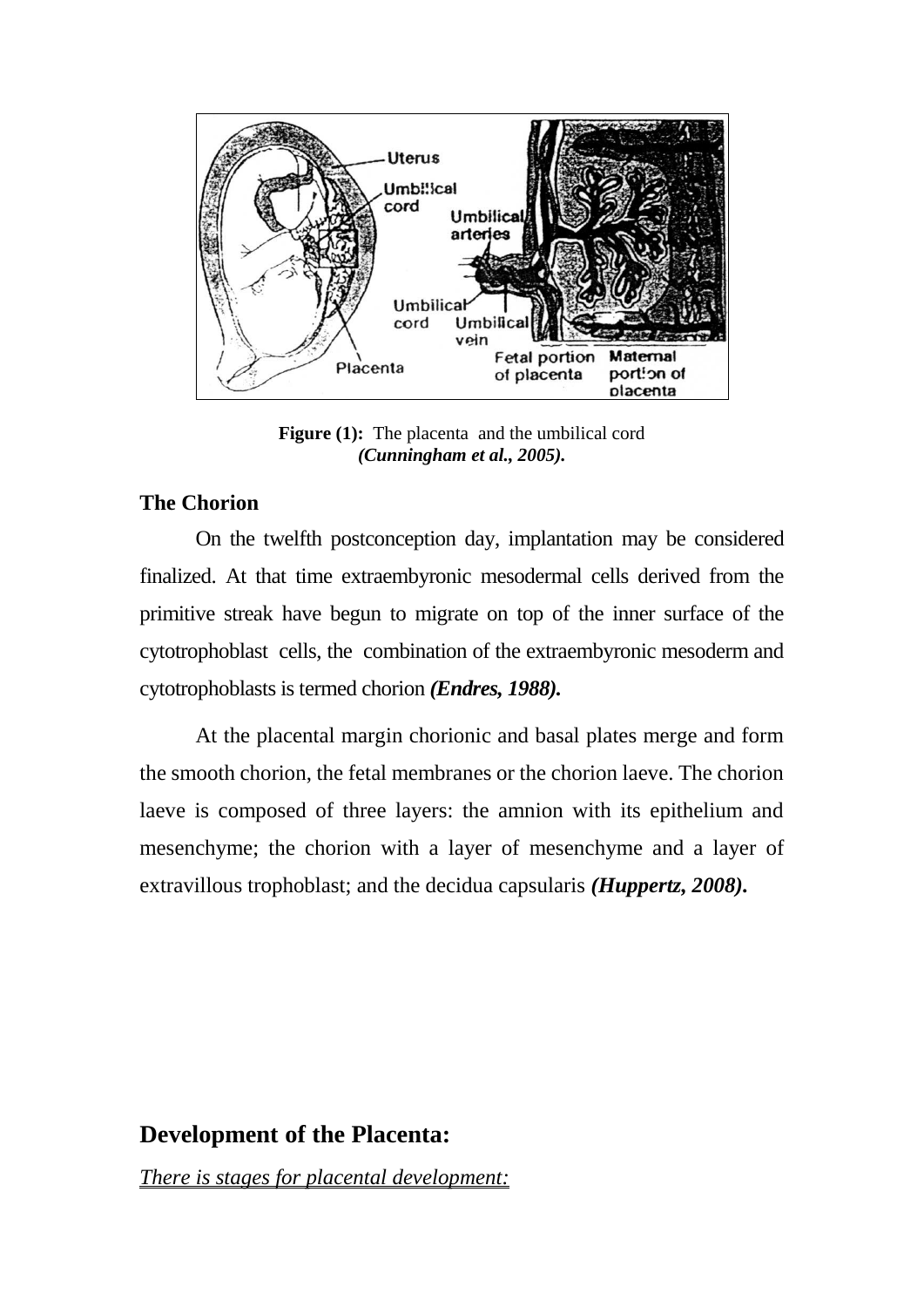## *1-Preimplantation Stage:*

During human development, between the stages of the morula and blastocyst (days 4-5 postconception) the trophoblast differentiate. After that the blastocyst consists of an inner cell mass that is surrounded by a single layer of mononucleated trophoblasts. This outer layer surrounds, the embryoblast, blastocoele and the blastocyst cavity.

Later during pregnancy the trophoblast gives rise to larger parts of the placenta and fetal membrane, while the inner cell mass gives rise to the embryo and umbilical cord as well as the placental mesenchyme. At about 6-7 day postconception, the blastocyst hatches from the zona pellucida and attaches to the uterine epithelium *(Aplain, 2000).*

#### *2- Prelacunar Stage:*

Only the polar trophoblast which overlies the inner cell mass seems to be able to finally lead to implantation *(Boyd and Hamilton, 1967).*

As soon as the blastocyst has firmly attached to the uterine epithelium, the polar trophoblast undergoes differentiation into first oligonucleated syncytiotrophoblast and cytotrophoblast. At that stage the syncytiotrophoblast displays an invasion phenotype which penetrates the uterine epithelium *(Boyd and Hamilton, 1967).* The cytotrophoblast divides rapidly and fuses with the syncytiotrophoblast resulting in a continuous expansion of syncytiotrophoblast *(Potgens et al., 2002).*

#### *3. Lacunar Stage:*

Eight days after conception, fluid filled spaces occur within the syncytiotrophoblast and coalesce to form larger lacunae, the remaining syncytiotrophoblastic masses between the lacunae are termed trabeculae.

So three fundmental zones of the placenta can be defined: the early chorionic plate facing the embryo the lacunar system together with the trabeculae developes into intervillous space and villous trees and the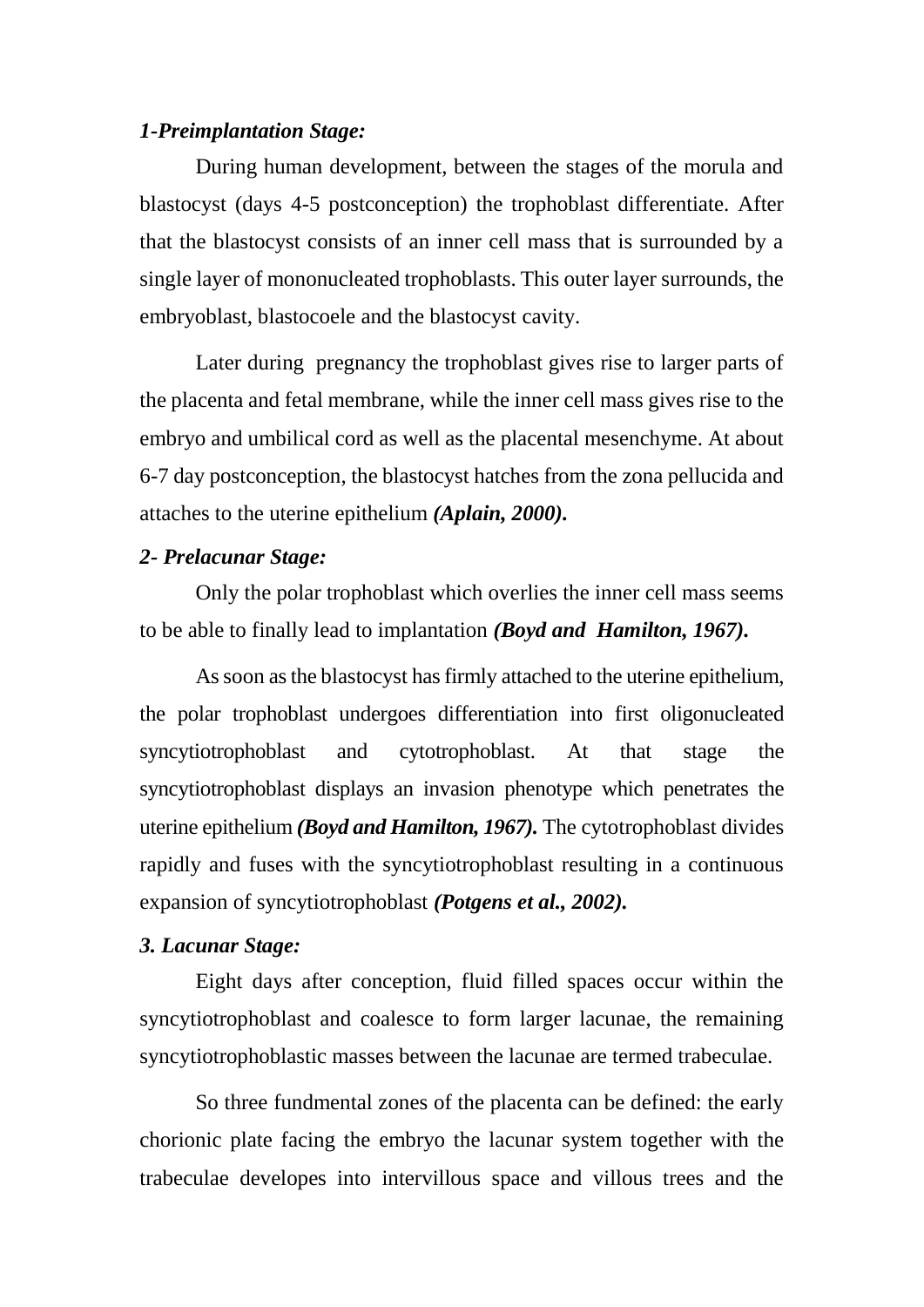primitive basal plate in contact with the maternal endometrium *(Hertig et al., 1956).* On the twelfth postconception day, implantation may be considered finalized.

The embryo and its surrounding tissues are completely embedded within the endometrium. The syncytiotrophoblast, displays developmental gradients: It is thicker with better developed lacunae underneath the embryonic pole, the site of first invasion. The thinner parts are more distal, towards the anembryonic pole, with smaller lacunae and less developed trabeculae *(Luckett, 1978).*

#### *4. Villous stage:*

At about 13 days postconception the primary villi formed by syncytiotrophoblastic protrusions into the trabeculae. The mesenchymal cells penetrate into the primary villi giving them mesenchymal core and transforming them into secondary villi.

At about 20 days postconception the first blood cells, endothelial cells develops transforming the secondary villi into tertiary villi *(Dempsey et al., 1972).*

#### **Fetal Surface of the Placenta:**

The chorionic plate represents the fetal surface of the placenta which in turn is covered by the amnion*.* The umbilical cord inserts in an eccentric position into the chorionic plate *(Huppertz, 2008)*.

## **Maternal Surface of the Placenta:**

The basal plate represents the maternal surface of the placenta. It is an artificial surface, which emerged from the separation of the placenta from the uterine wall during delivery. The basal plate is a colourful mixture of fetal extravillous trophoblasts and all kinds of maternal cells of the uterine decidua. A system of flat grooves or deeper clefts subdivides the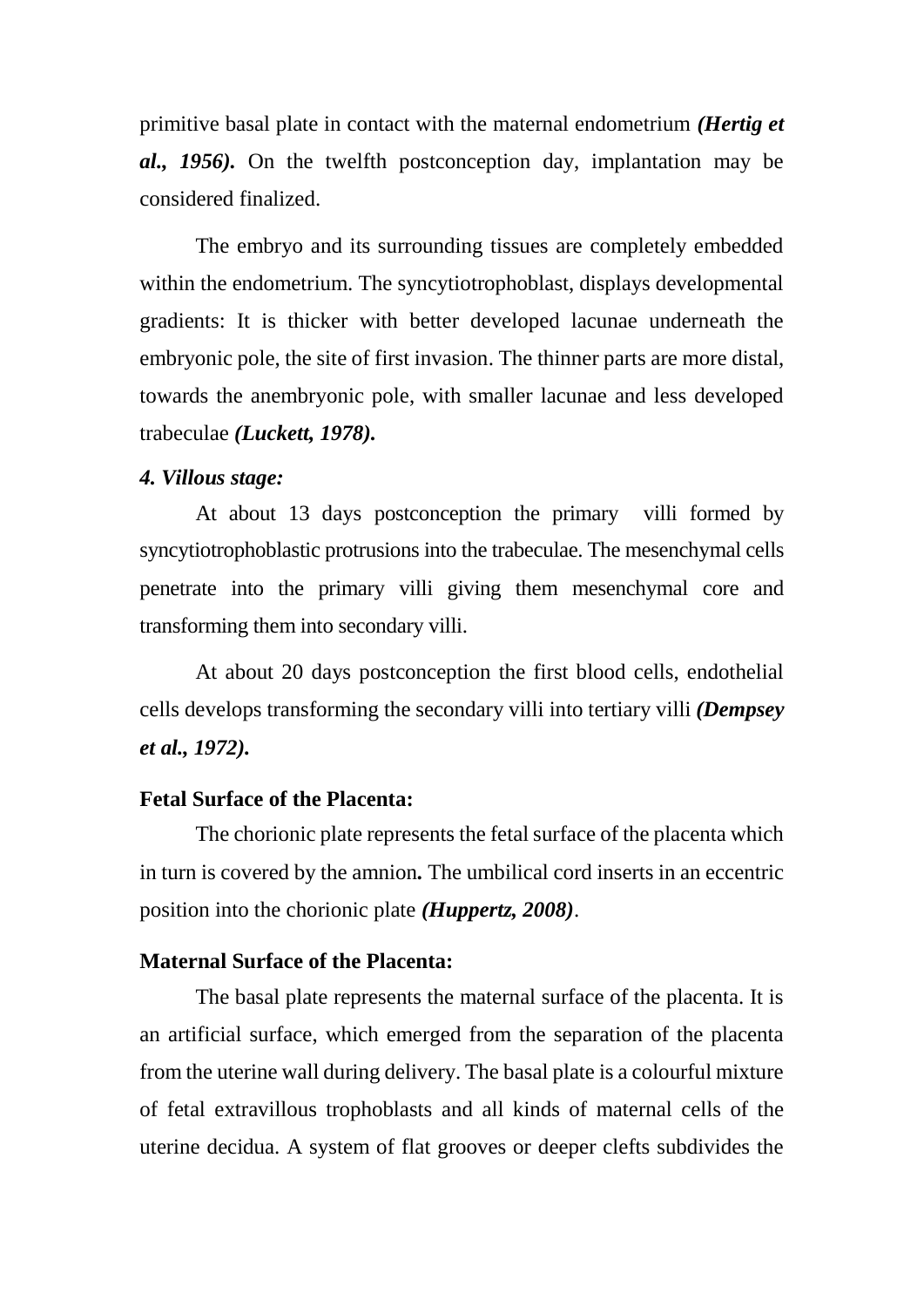basal plate into 10–40 slightly elevated regions called lobes. Inside the placenta, the grooves correspond to the placental septa, which only trace the lobar borders as irregular pillars or short sails. The lobes that are visible on the maternal surface of the placenta show a good correspondence with the position of the villous trees arising from the chorionic plate into the intervillous space. In a full-term placenta, 60–70 villous trees (or fetal lobules) arise from the chorionic plate. Thus, each maternal lobe is occupied by one to four fetal lobules *(Kaufmann, 1985).*

The occurrence of a single villous tree occupying a single lobe was defined as placentone *(Kaufmann, 1985).*

#### **Function of the Placenta:**

The primary function of the placenta is to act as an interface between mother and fetus that allows, and even promotes, fetal growth and development and to contribute to the maternal cardiovascular adaptations of pregnancy *(Blackburn, 2013)*. Appropriate perfusion of the placenta is necessary for its critical endocrine and exchange functions. Normally, the physiological remodeling of spiral arteries reduces maternal blood flow resistance and increases uteroplacental perfusion to meet the requirements of the growing fetus in normal pregnancy *(Cross et al., 2002).*

# **The programming power of the placenta (Developmental Programming):**

The placenta is not just a passive organ for the materno-fetal transfer of nutrients and oxygen. There is now clear evidence that the placenta is not just a passive conduit from mother to fetus, but that it is able to respond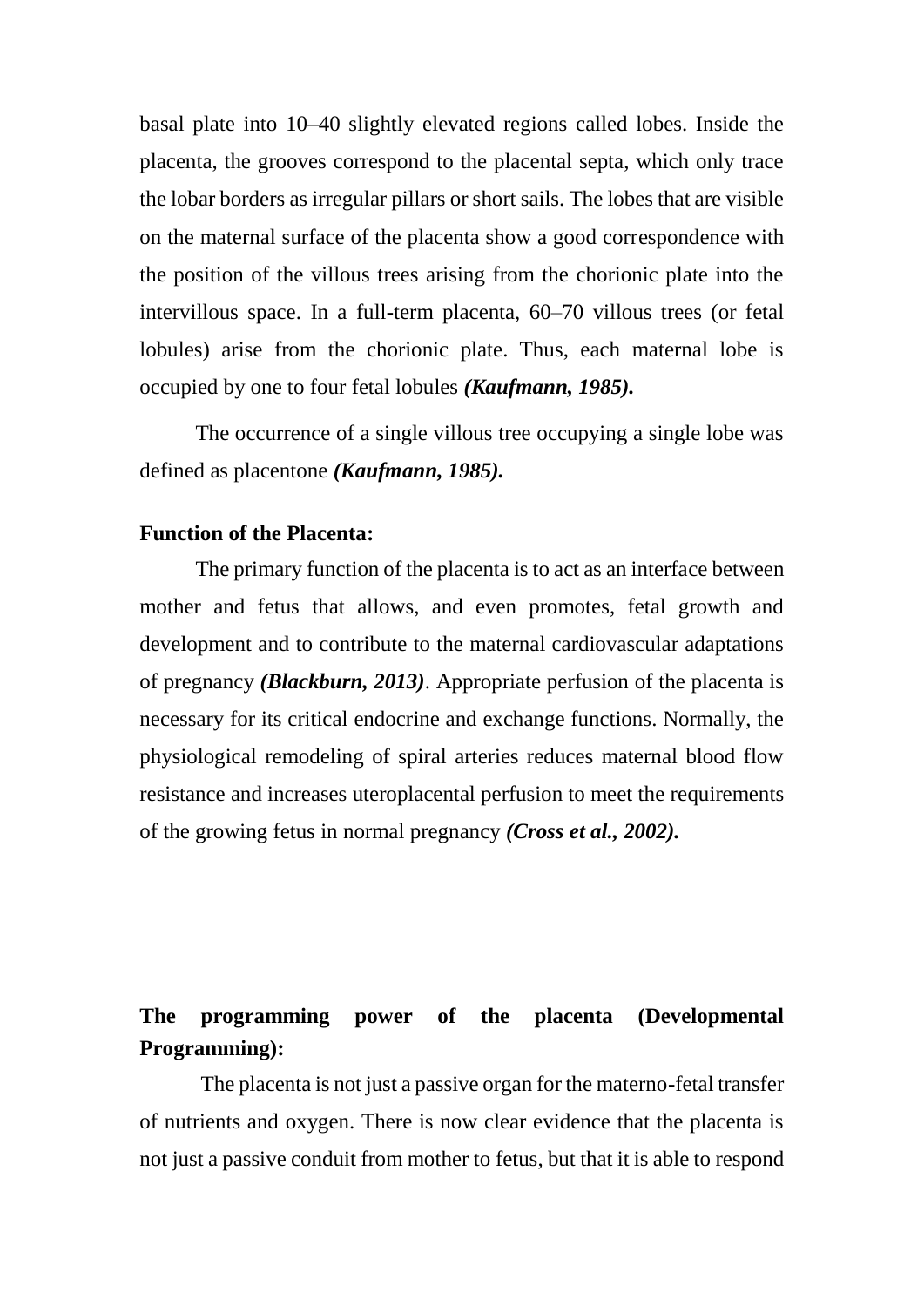to supply signals arising from the mother and demand signals emanating from the fetus *(Burton and Fowden, 2012)*. Studies show that the placenta can adapt morphologically and functionally to optimize substrate supply, and thus fetal growth, under adverse intrauterine conditions. These adaptations help meet the fetal drive for growth, and their effectiveness will determine the amount and relative proportions of specific metabolic substrates supplied to the fetus at different stages of development. This flow of nutrients will ultimately program physiological systems at the gene, cell, tissue, organ, and system levels, and inadequacies can cause permanent structural and functional changes that lead to overt disease, particularly with increasing age *(Sferruzzi-Perri and Camm, 2016)*.

*Anticoagulant activity* — To prevent stasis and coagulation of blood in the low velocity intervillous space, the trophoblast actively secretes substances (ADPase, nitric oxide and carbon monoxide) that prevent platelet and leukocyte adhesion and aggregation to the trophoblast surface *(Myatt, 2002)*. The trophoblast surface also has anticoagulant activity. Annexin A5, a member of the  $Ca(2+)$ /phospholipid-dependent protein family, has been proposed as a regulator of thrombosis and homeostasis on the villous trophoblast of the placenta *(Krikun et al., 1994)*.

# *Metabolic and Endocrine Functions* :

*Metabolic functions* — The placenta is capable of synthesizing glycogen and cholesteroL which are energy sources to the developing fetus.

*Glycogen synthesis* — The placenta is capable of synthesizing amounts of glycogen, which it stores as an energy reserve. The uptake of glucose from the maternal circulation is a rate limiting step in this process, which involves a series of enzymes and regulators. Of particular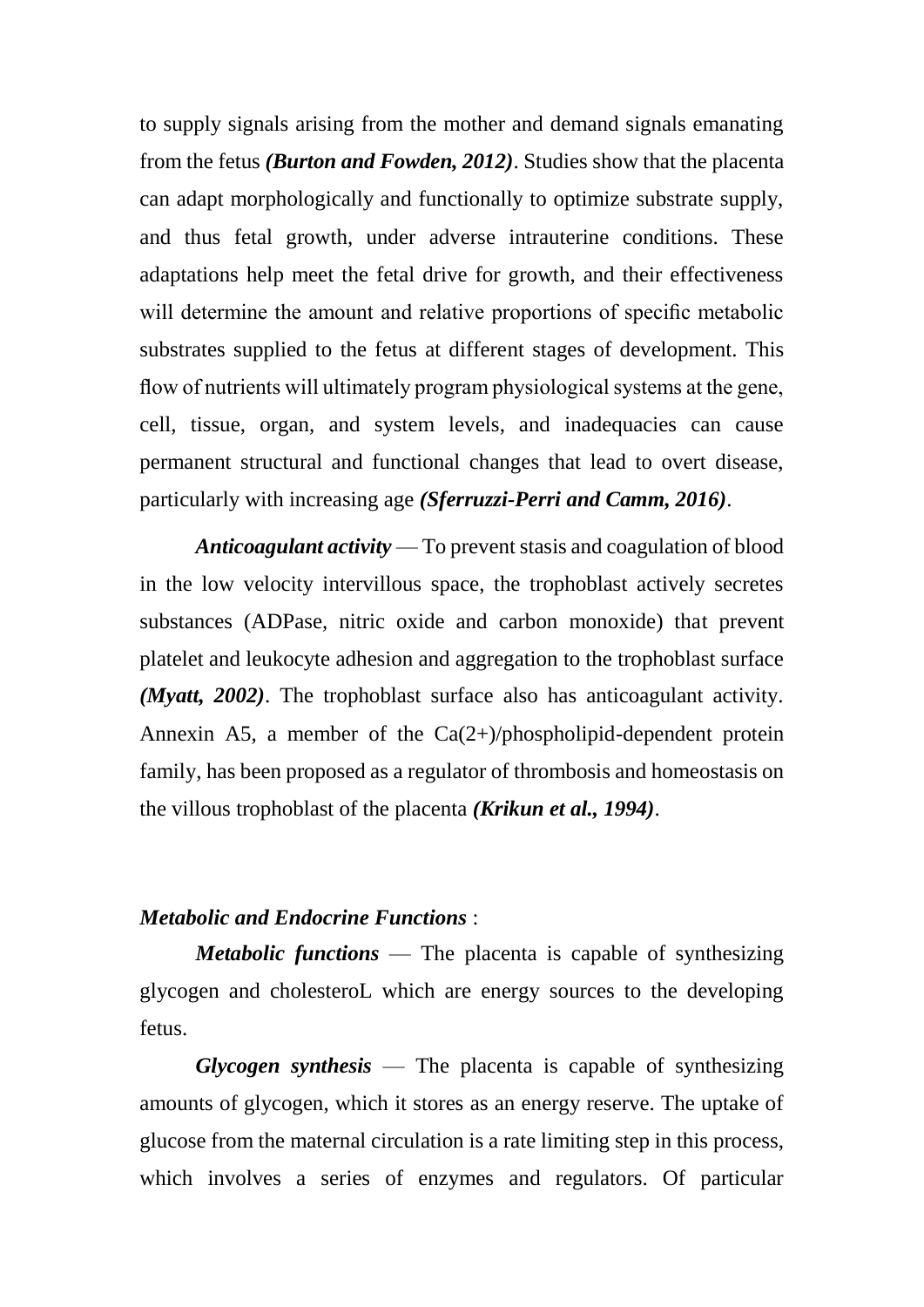importance is the enzyme glycogenin, which is co-expressed with high affinity GLUT-3 transporter in the endothelium, basal decidua, and invading extravillous trophoblast of the human placenta *(Hahn et al., 2001).*

*Cholesterol synthesis* — The demands for cholesterol in the fetus are high and in early pregnancy, maternal cholesterol contributes substantially to this requirement. In late gestation, the fetus itself synthesizes cholesterol from placental stores of fatty acids established from maternal body fat accumulation in early pregnancy *(Herrera et al., 2006).* Placental cholesterol is an important precursor for placental production of progesterone and estrogens.

*Protein metabolism* — Protein metabolism in the placenta is largely governed by the demands of growth throughout gestation. At week 10, placental protein production is approximately 1.5 g per day, but by term this figure rises to 7.5 g daily *(Beaconsfield et al., 1980).*

Lactate - Lactate, a waste product of metabolism, is produced in large quantities by the placenta and therefore needs to be efficiently removed. L-lactate transporters are active on the microvillous membrane of human placenta and are present on the basal membrane *(Settle et al., 2004).*

*Endocrine function* — The placenta acts as an important endocrine organ and is responsible for synthesis and selective transport of hormones and neurotransmitters into both the fetal and maternal circulation *(Bonnin, 2011)*. The hormones produced by the placenta can be split into two categories:

*1-Peptide hormones* — The main site of production of the placental hormones is t1-trophoblast of the chorionic villi.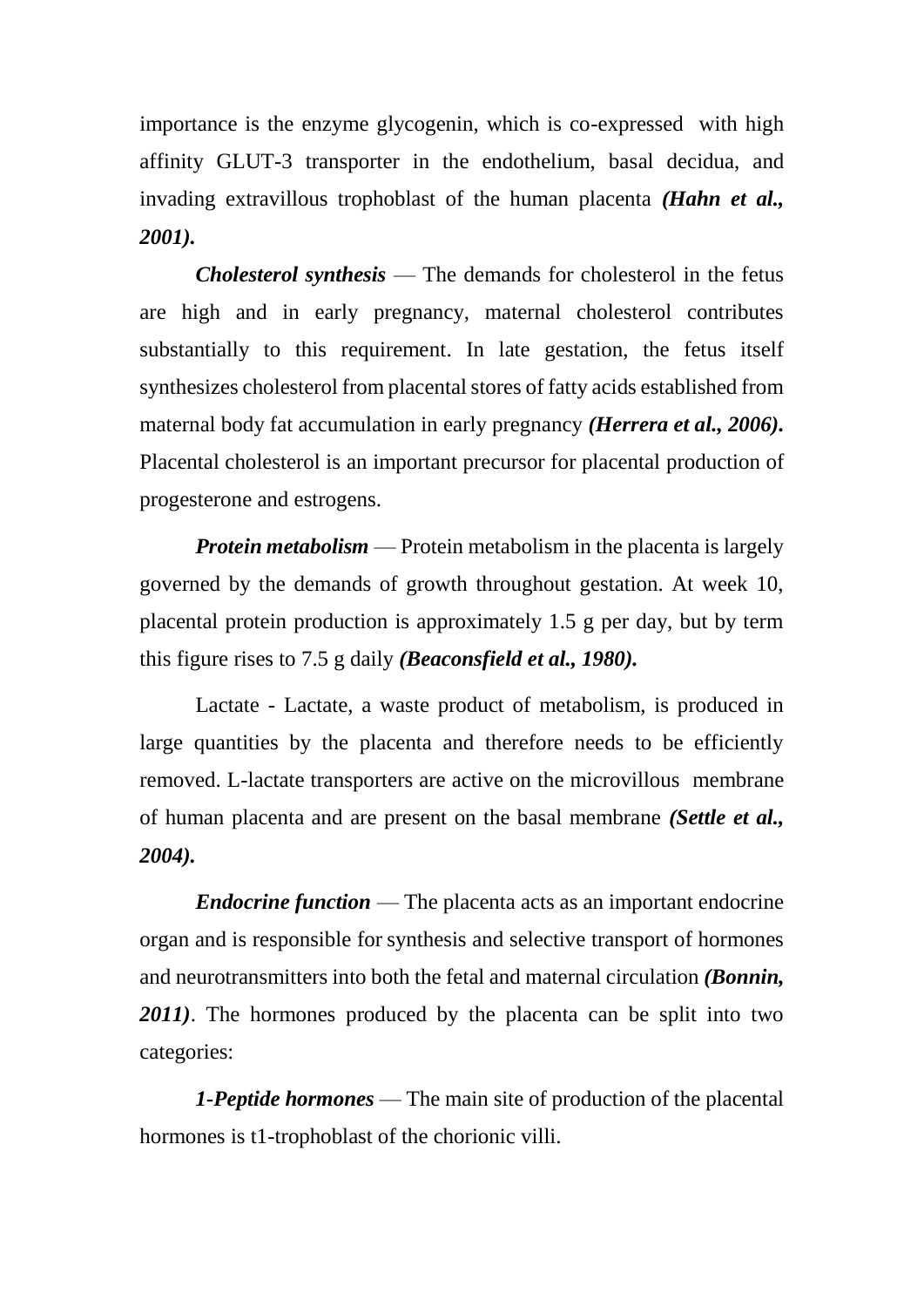*Human chorionic gonadotropin* — HCG is secreted by the syncytiotrophoblast into the maternal blood, where it maintains the endocrine activity of the corpus luteum (ie, synthesis of progesterone during the early stages of pregnancy). It can be detected in maternal serum as early as day 8 after conception and reach their maximum level at week 8 of gestation. By week 13, the level drops dramatically and reaches a low steady state. By this time the placenta itself produces enough progesterone to support pregnancy *(Blackburn, 2013)*.

*Human placental lactogen* — hPL is a single chain peptide hormone synthesized by the trophoblast and released into the maternal blood. The principal action of hPL is to increase the supply of glucose to the fetus by decreasing maternal stores of fatty acids.

*Insulin-like growth factors* — There are three ligands; insulin, IGF-I and IGF-2, at least four receptors and six IGF binding proteins (IGFBPs). Thus the IGF axis is a complex signaling pathway that is a major regulator of growth in both the fetus and postnatally. IGF-2 is the predominant growth factor and acts by binding to the IGF-1 receptor and initiating signaling cascade that induces cellular proliferation, survival, and growth *(Randhawa and Cohen, 2005).*

*Corticotropin releasing hormone* — CRH is a 162 amino acid peptide that is synthesized in syncytiotrophoblast. Glucocorticoids stimulate placental CRH expression (but inhibit hypothalmic CRH), whereas progesterone and estrogen inhibit CRH. CRH concentration in the maternal circulation increases exponentially throughout gestation, but it is bound to a CRH binding protein (CRHBP) secreted by liver, so there is no CRH effect on the maternal pituitary. CRH secreted into the fetal circulation may drive increased cortisol production, maturation of the fetal lung, and increased surfactant production. CRH and the related protein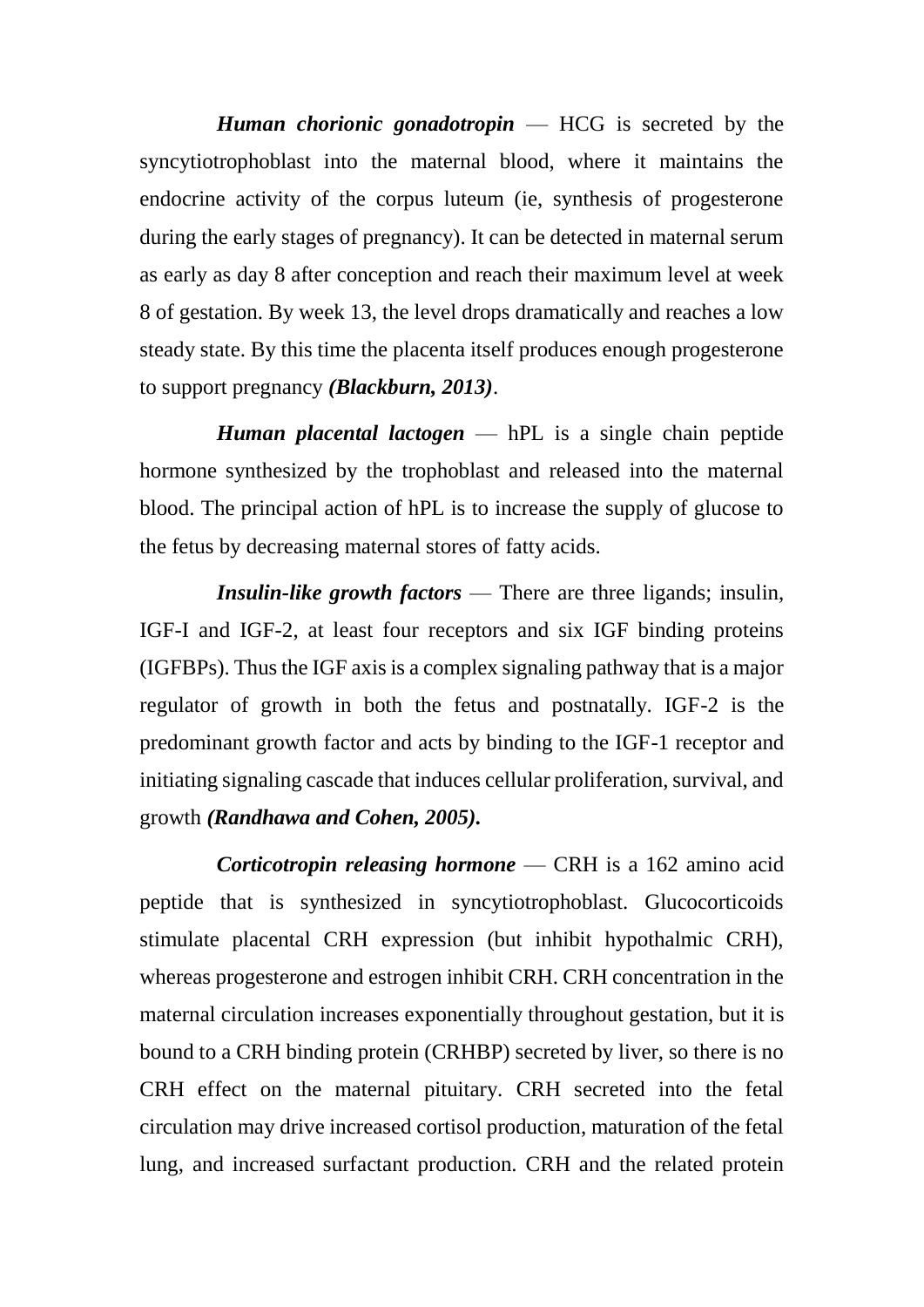urocortin are also vasodilators of the fetal-placental circulation *(Clifton et al., 1994 & 1995).*

*Vascular endothelial growth factor and placental growth factor* — VEGF is synthesized in villous trophoblast and macrophages, where it is then secreted into the maternal circulation and acts via two receptors, VEGF-R1 (FLT) and VEGF-R2 (KDR), which are found in villous vascular endothelium *(Charnock-Jones et al., 1994).* The action of VEGF secreted into maternal plasma is negated by binding to a soluble binding protein sFLT-1. In the placenta, VEGF acting via FLT-1 and KDR is thought to be involved in branching angiogenesis in early pregnancy. PIGF is produced in villous syncytiotrophoblast and the media of large villous vessels and also acts via VEGF-R1 and -R2. PIGF acts via FLT-1 in nonbranching angiogenesis in the last trimester of pregnancy and expression is down-regulated by hypoxia, suggesting that oxygen tension may regulate the balance of VEGF and PIGF and thus, the effects seen *(Shore et al., 1997).* 

**2- Steroid hormones** — The steroid hormones comprise a group of molecules all derived from a common precursor, cholesterol. Steroid hormones are lipophilic molecules, which are protein bound in the bloodstream and can readily cross the bilipid membrane of cells.

*A) Progesterone* — Progesterone is necessary for the maintenance of a quiescent, a non-contractile uterus. The hormone has antiinflammatory and immunosuppressive functions which protect the conceptus from immunological rejection by the mother. Initially, progesterone is produced by the corpus luteum in order to prepare the endometrium for implantation of the conceptus. Around 35 to 47 days post ovulation, the placenta takes over progesterone production (luteo placental shift) and the levels are sufficient to solely support the maintenance of pregnancy *(Blackburn, 2013)*.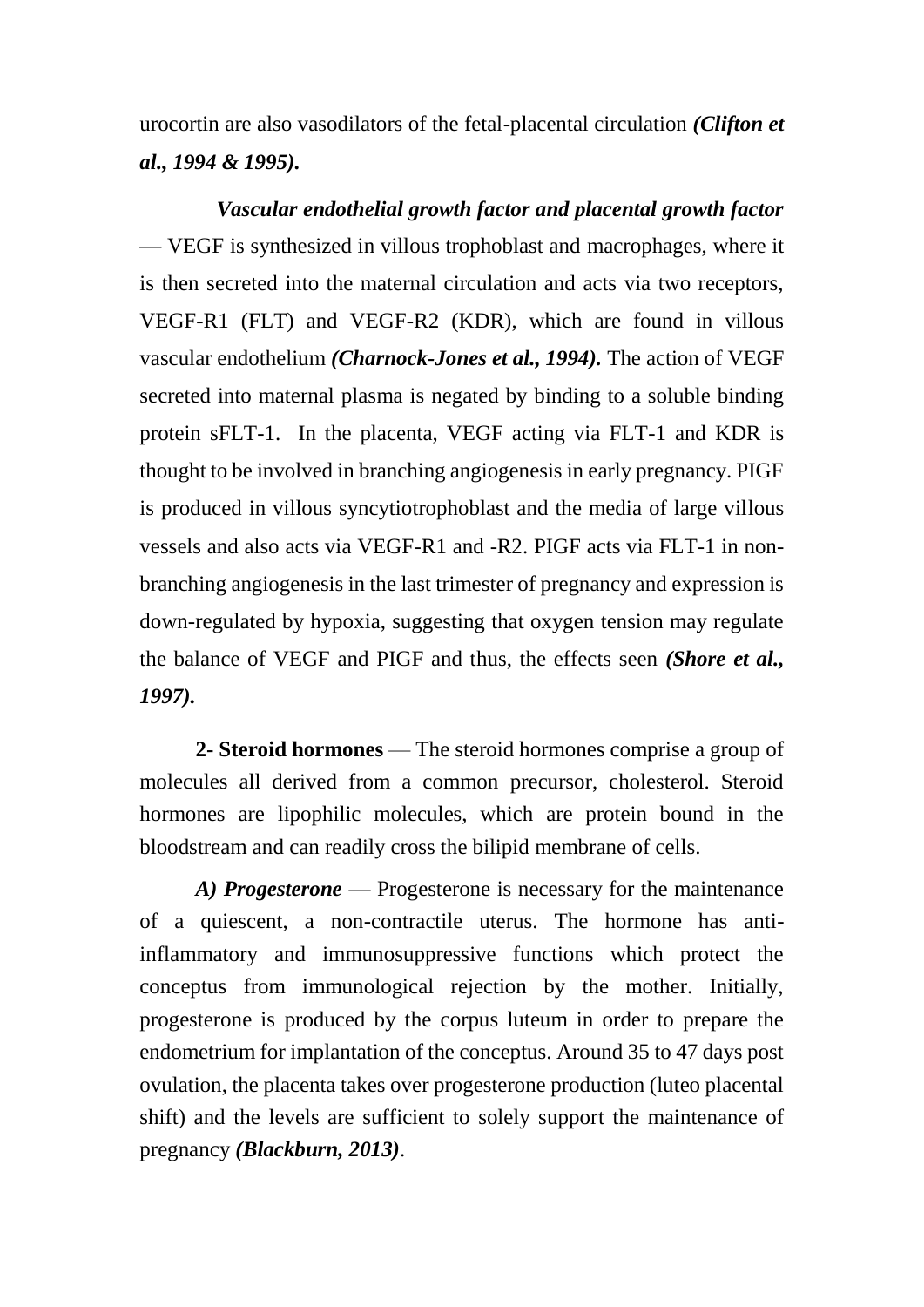*B) Estrogens* — Estrogens are secreted by the corpus luteum and the adrenal cortex, as well as the placenta. The maternal, and primarily the fetal, blood streams that perfuse the placenta provide dehydroepiandrosterone sulfate (DHEAS), the substrate for estrone and estradiol, and 16-hydroxy-DHEAS, the substrate for estriol. Large amounts of DHEAs are secreted by the fetal adrenal glands and converted to estrogens in the placenta *(Siiteri, 2005).* 

*C) Glucocorticoids* — Glucocorticoids play a crucial role in regulation of organ development and maturation. However, fetal exposure to excessive maternal glucocorticoids may cause growth restriction. The placenta regulates exposure of the fetus to glucocorticoids by the 11ßhydroxy-steroid dehydrogenase enzymes which catalyze reduction (11ß-HSD1) or oxidation (11ß-HSD2) of glucocorticoids. 11ß-HSD2 is located throughout the syncytiotrophoblast layer where its expression increases with gestational age *(Murphy and Clifton, 2003).* An increase in the ratio of 11ß-HSD2 to 11ß-HSD1 in placental membranes near term is associated with a switch in placental glucocorticoid metabolism, which may be responsible for the maturation of the fetal hypothalamic-pituitary-adrenal axis *(Pepe et al., 2001).*

*D) Imprinted Genes* — Imprinting refers to the differential expression of genetic material depending on whether it was inherited from the male or female parent. Imprinted genes may have a role in the fetal demand for, and the placental supply of, maternal nutrients *(Reik et al., 2003).*

*Placental Transfer* — Appropriate in utero growth is essential for offspring development and is a critical contributor to long-term health. Fetal growth is largely dictated by the availability of nutrients in maternal circulation and the ability of these nutrients to be transported into fetal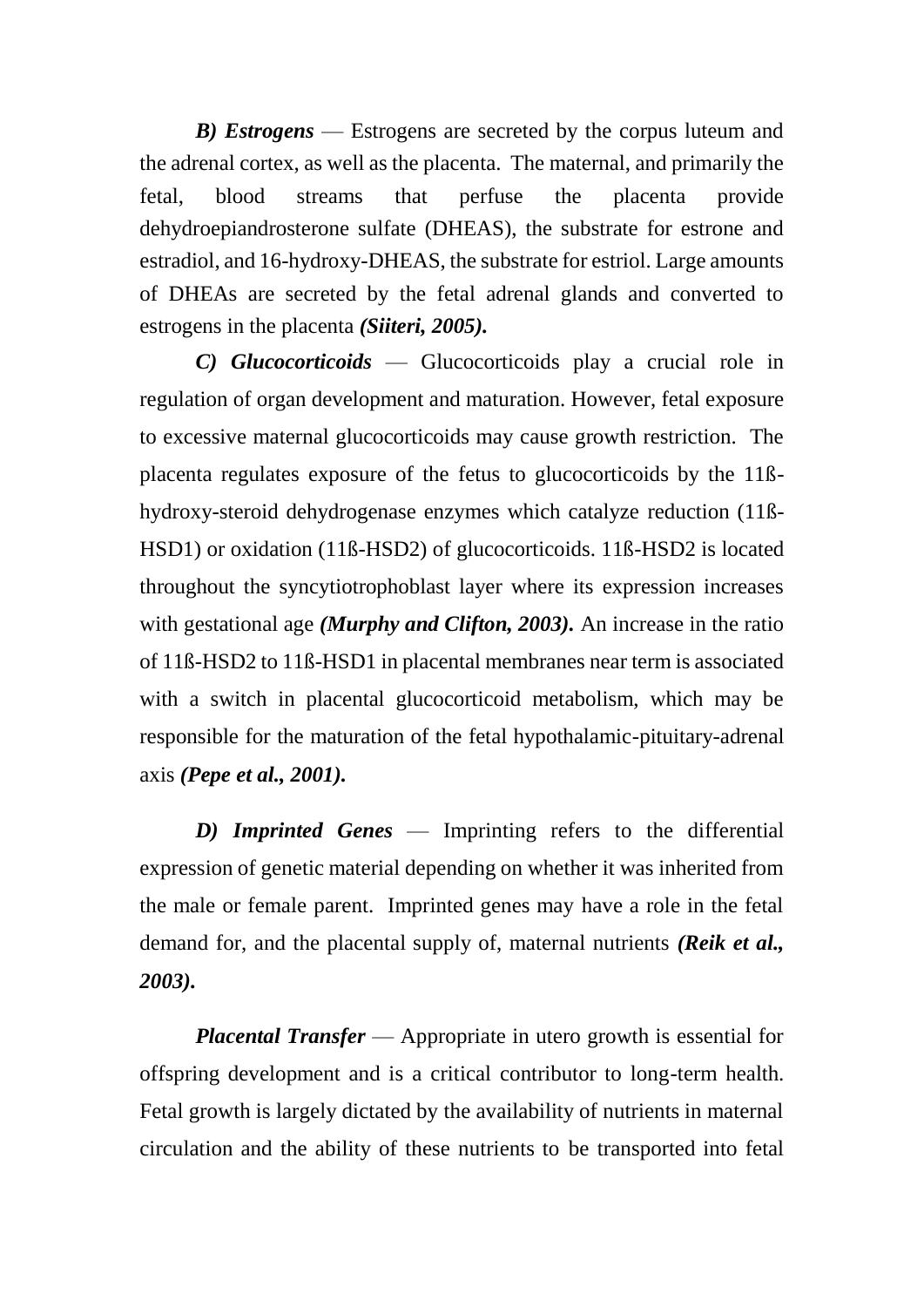circulation via the placenta. Substrate flux across placental gradients is dependent on the accessibility and activity of nutrient-specific transporters. Changes in the expression and activity of these transporters is implicated in cases of restricted and excessive fetal growth, and may represent a control mechanism by which fetal growth rate attempts to match availability of nutrients in maternal circulation *(Brett et al., 2014)*.

The syncytiotrophoblast (SCTB) layer of the placenta is the main site of exchange for nutrients and gases between the maternal blood stream and the fetus. It constitutes the transporting epithelium of the placenta, with two polarized membranes, the microvillous membrane (MVM) facing maternal circulation and the basal plasma membrane (BM) facing the fetal capillary, and thus the SCTB constitutes a barrier and rate-limiting step of the transport of nutrients into fetal circulation *(Jansson and Powell, 2013)*. Nutrients predominantly enter fetal circulation through nutrient-specific transport proteins located within the MVM and BM *(Larque et al., 2013 and Lager and Powell, 2012)*.

#### **There are several mechanisms by which transfer occurs:**

*Solvent drag* — Solvent drag is the movement (bulk flow) of water in which solutes and nutrients are dissolved. Bulk flow has been demonstrated in the perfused human placental cotyledon in response to hydrostatic pressure changes *(Brownbill et al., 2000)*.

*Simple diffusion* — Simple diffusion is the passive transfer of solutes driven by concentration and electrical gradients. All solutes are transferred by diffusion, but the relative contribution is dependent on molecular properties. As an example, lipophilic molecules, such as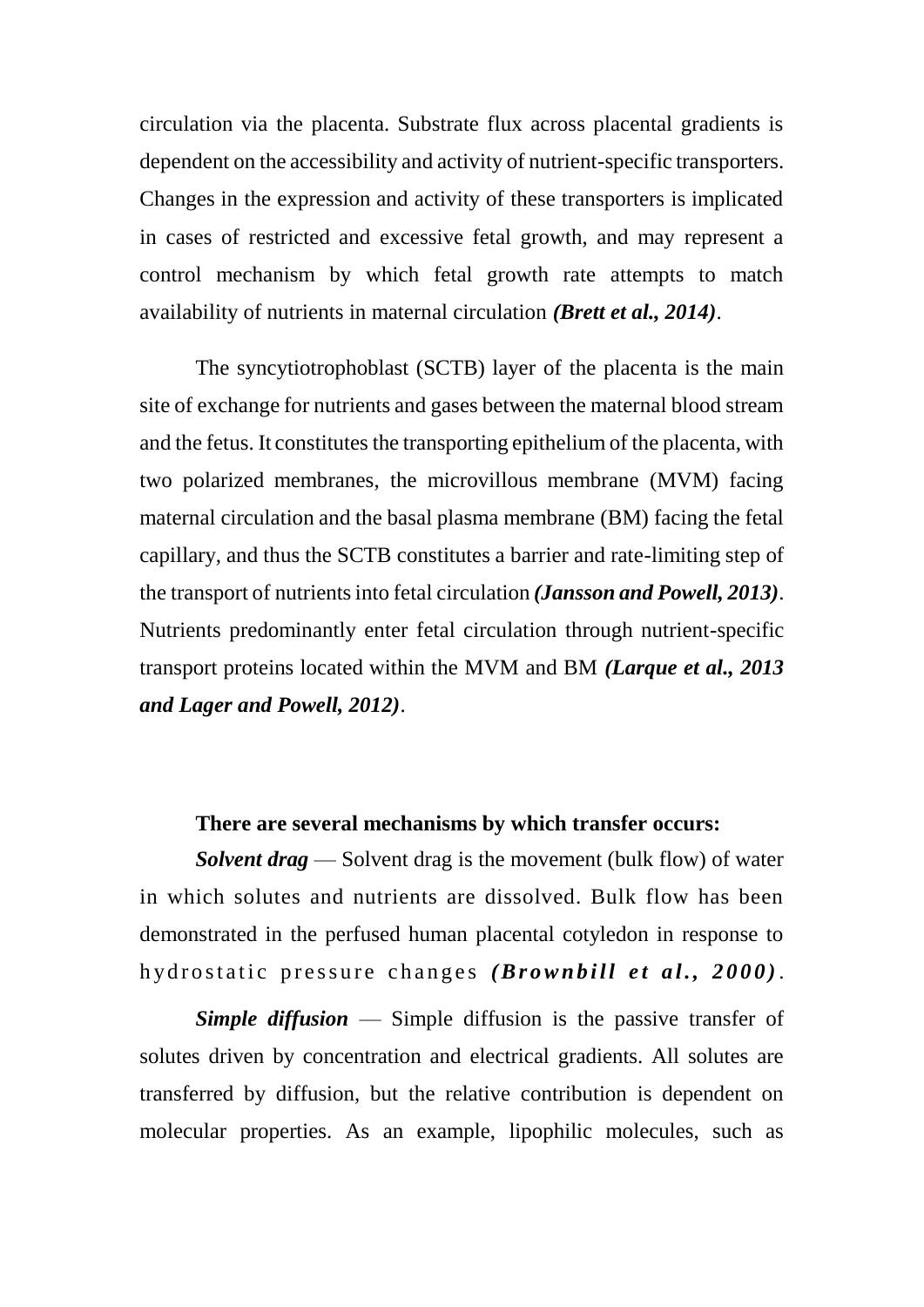respiratory gases, are readily exchanged by simple diffusion *(Sibley and Boyd, 2004).* 

*Transcellular transfer* — This type of transfer utilizes transport proteins in the microvillous or basal membranes of the syncytiotrophoblast. There are three types:

*Channels —* These proteins form water-filled pores in the plasma membrane through which can diffuse down an electrochemical gradient. This allows transport charged hydrophilic/substances, which are insoluble in lipids. Aquaporins are an example of channels that function in the transport of water and small molecules, and are essential for fetal development *(Liu and Wintour, 2005).*

*Facilitated diffusion* — These transporters are saturable carrier proteins, which are independent of metabolic energy.

*Carrier mediated active transport* — Primary active transport utilizes ATP to move solutes against a gradient,  $Na(+) K(+) ATP$ ase and Ca2(+)ATPase are two examples. Secondary active transport utilizes concentration gradients across the cell that are set by the primary system, Na+ amino acid co-transport and the  $Ca(2+)$ / Na(+) exchanger are examples. Transport ATPases are known to be present in human placenta. These include the Na(+):  $K(+)$  pump  $(Na(+)K(+)ATPase)$ , which is localized to the microvillous and basal membrane and a high affinity Ca(2+)ATPase located on the basal membrane *(Johansson and Powell, 2000).*

## **Transfer of specific substances**

*1- Respiratory gas exchange* — Both oxygen and carbon dioxide are lipophilic molecules which will cross the placenta by simple diffusion. The placental membranes are highly permeable to  $O(2)$  and  $CO(2)$ , thus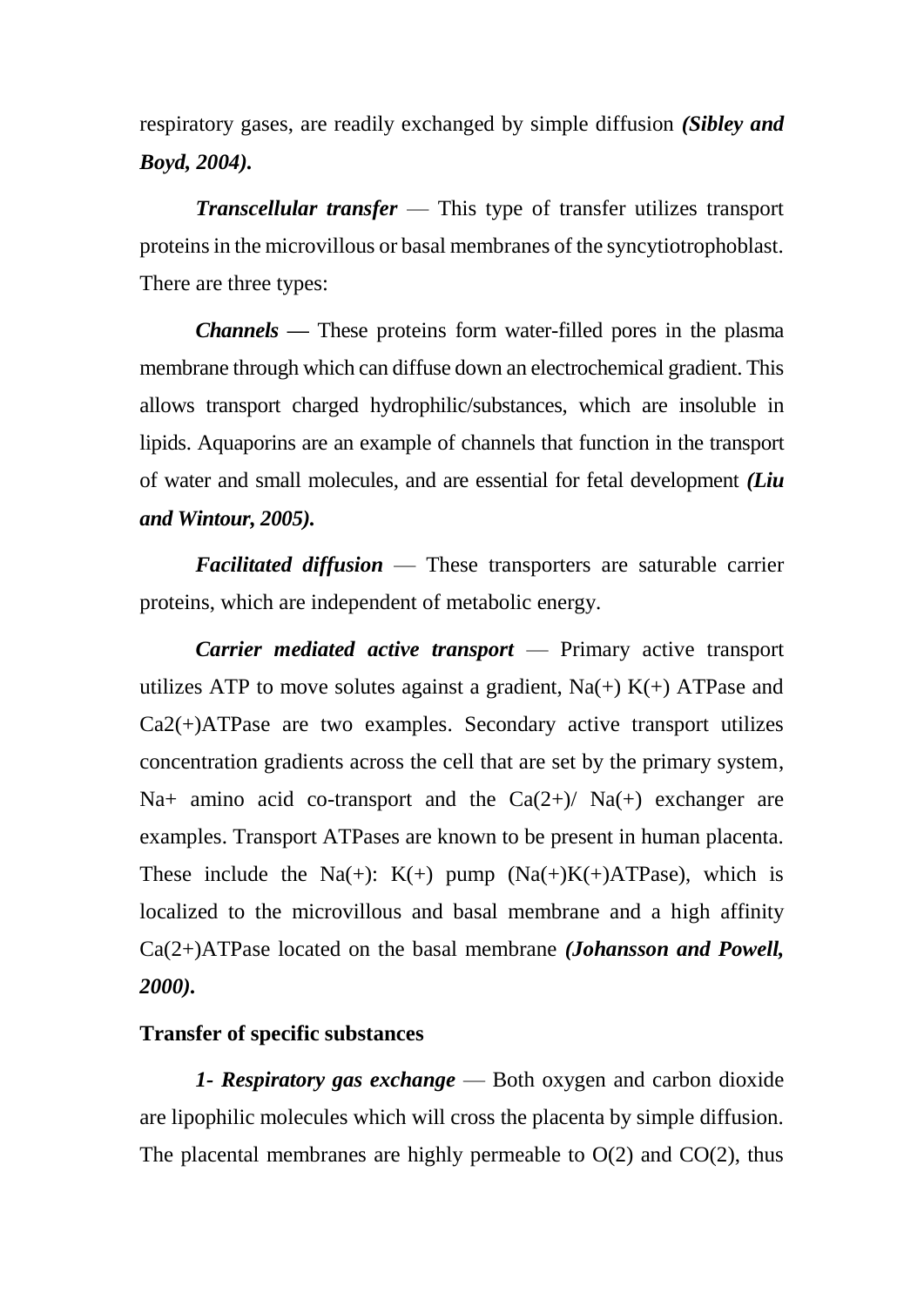blood flow is the rate limiting step for exchange of the respiratory gases across this tissue *(Carter, 1989).*

*2- Glucose transport* — Glucose is the primary substrate for fetal oxidative metabolism, the placenta itself is not capable of producing appreciable amounts of glucose until late in gestation *(Leonce et al., 2006).* Therefore, uptake of maternal glucose is essential for glycogen synthesis.

Members of the glucose transporter (GLUT) family facilitate glucose transfer, there are 12 members of the GLUT family, however GLUT1 is the only isoform abundantly expressed in early pregnancy and at term, and is the primary placental glucose transporter in humans. There is an asymmetrical distribution of GLUT1 across the placental membrane, with a greater prevalence of GLUT1 on the MVM compared to the BM, suggesting that the rate limiting step of human placental glucose transport may occur at the BM *(Jones et al., 2007)*. Insulin like growth factor (IGF) 1, a known regulator of fetal growth, increases GLUT1 protein expression and glucose uptake at the BM but not the MVM *(Baumann et al., 2014)*.

*3-Amino acid transport* — Amino acids are essential for fetal growth. Transfer involves three fundamental steps: uptake from the maternal circulation across the microvillous membrane, transport through the trophoblast cytoplasm, and transport across the basal membrane into the umbilical circulation*.* Transport systems within the trophoblast can be either sodium-dependent (System A which facilitates the transport of small neutral amino acids such as alanine, serine and glycine into the cell) or sodiumindependent (System L which is exchanger for large neutral amino acid transport; it exchanges non-essential amino acids for essential amino acids, such as leucine ) and differ based on their ionic substrates*.* All amino acids are not transferred equally and transfer can be impaired in pregnancies complicated by fetal growth restriction *(Regnault et al., 2005).* The transport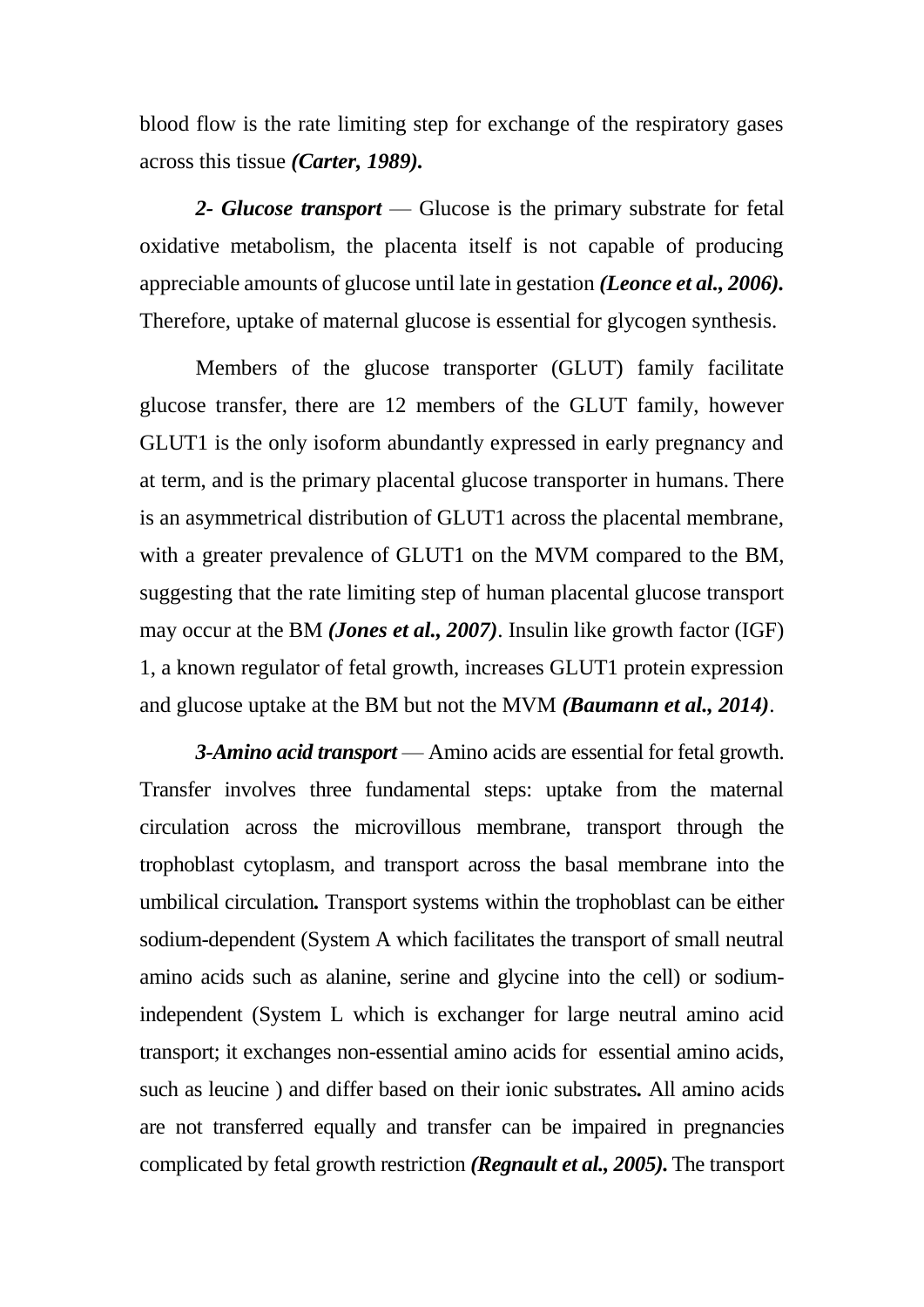of amino acids across the BM into fetal circulation occurs via facilitated diffusion down their concentration gradients through the transporters, as well as exchangers *(Cleal et al., 2011)*.

*4-Immunoglobulin G transfer* — IgG is transported across the syncytiotrophoblast via the Fc receptor, FcRn *(Simister, 2003).*

*5- Drugs* — Most drugs cross the placenta by simple diffusion. Plasma membrane carriers, biotransforming enzymes, and export pumps also play a role *(Marin et al., 2004).* Non ionized, non-protein bound, lipid soluble drugs with molecular weight below 600 Daltons freely cross the placenta. High molecular weight drugs, such as insulin (6000 Daltons), are not transported in significant amounts *(Syme et al., 2004)*.

#### **Protective function: The placenta as a selective barrier**

The fetus requires its own unique microenvironment independent of maternal sex or stress hormones and environmental pollutants so that development of its neuroendocrine and gonadal systems is not compromised. Hence, the syncytiotrophoblast is equipped with a variety of enzymes and transporters that ensure the detoxification and efflux of xenobiotic, playing an equivalent role to hepatic cells in the adult. One of the best characterized examples is the enzyme 11-b-hydroxysteroid dehydrogenase 2 (11-bHSD2), which oxidizes maternal cortisol to the inactive metabolite cortisone. In this way, the placenta limits exposure to the potential harmful effects of maternal stress hormones, which when administered direct to the fetus causes reduced cell proliferation and growth restriction *(Burton and Fowden, 2015 and Dy J et al., 2008)*.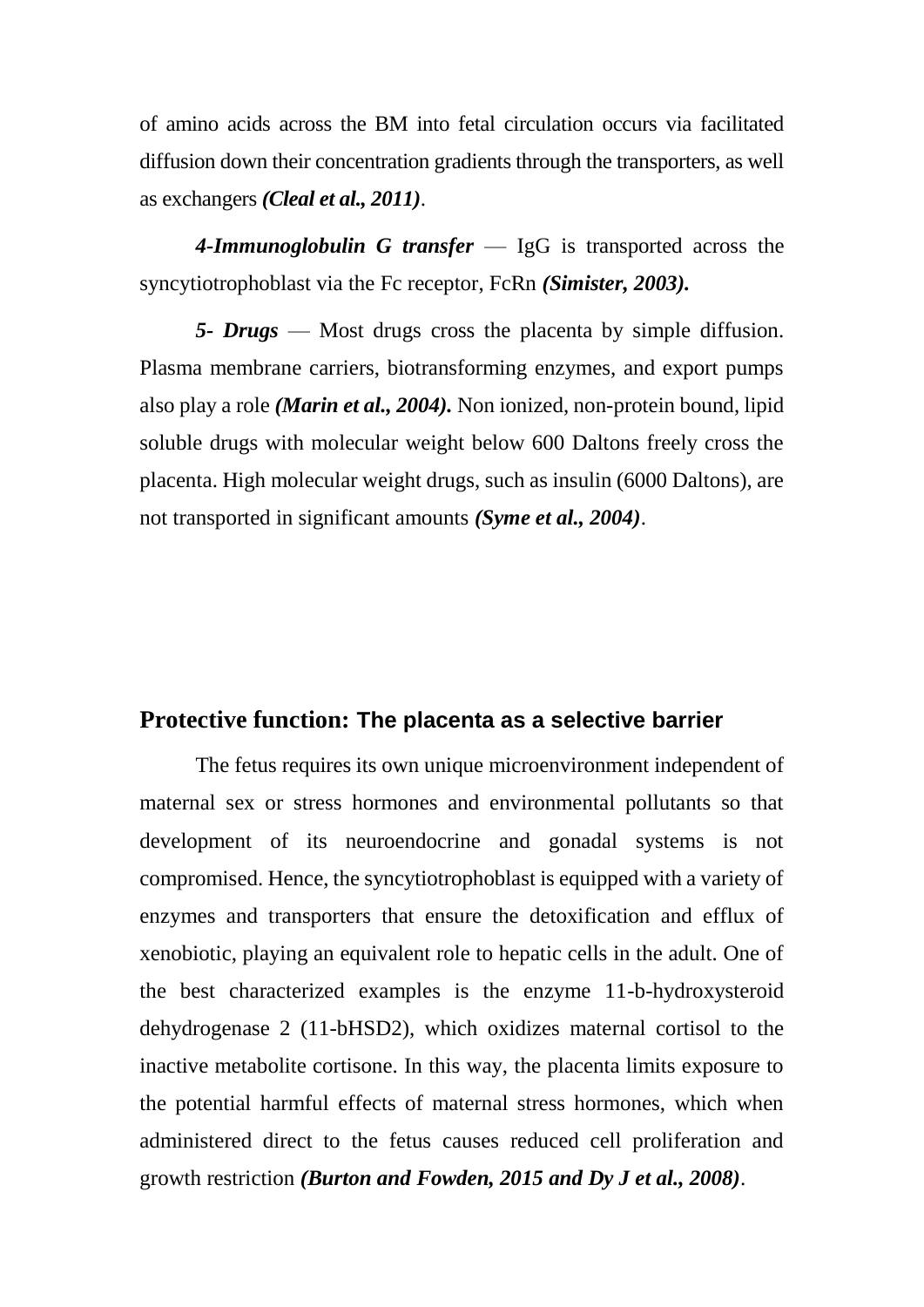The hypercortisolaemia in the fetal circulation may impact adversely on the development of fetal organ systems, including the brain. It is notable that elevated levels of steroid hormones were recently found in the amniotic fluid of male babies who later developed autism *(Baron-Cohen et al., 2014)*.

P-glycoprotein and members of the multidrug resistance protein family have been localized to the apical surface of the syncytiotrophoblast and to the endothelium of the villous capillaries at term *(Burton and Fowden, 2015)*. These transporters mediate the ATP-dependent efflux of a wide range of anionic organic compounds, providing protection to the fetus against exposure to potentially noxious xenobiotic*.* Thus, the placenta forms a barrier to toxins and infective organisms *(Robbins and Bakardjiev, 2012)*.

#### **Abnormal placentation:**

Abnormalities in the process of trophoblastic invasion may result in abnormal placentation. Both the embryonic trophoblast and maternal deciduas produce corticotrophin-releasing hormone (CRH), which promotes implantation. Carcinoembryonic antigen-related cell adhesion molecule 1 (CEACAM1), which is expressed in extravillous trophoblasts (EVTs) of normal human placenta, may also function in trophoblast/endometrial interactions *(Bamberger et al., 2006).*

Locally produced CRH plays a role in trophoblast invasion, primarily by regulating CEACAM1 expression. CRH inhibits trophoblast invasion by decreasing the expression of CEACAM1 through an effect that might be involved in the pathophysiology of clinical conditions, such as preeclampsia and placenta accreta *(Bamberger et al., 2006).*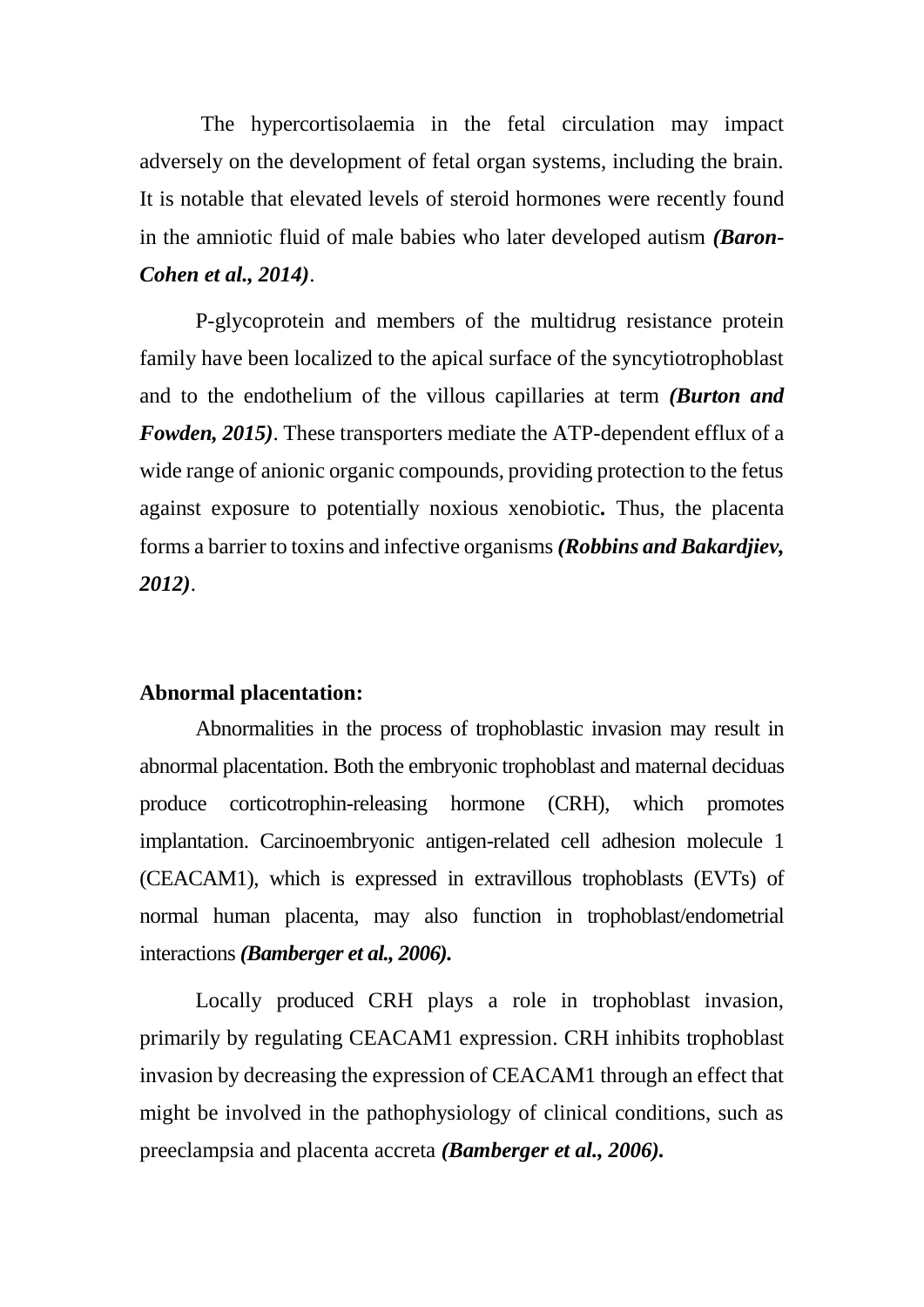The hypothalamic neuropeptide corticotrophin releasing hormone (CRH) is produced in several organs of the female reproductive system, including the endometrial glands, decidualized stroma, and trophoblast. In addition, the gene encoding the CRH receptor type 1 (CRHR1) is expressed in human endometrial and myometrial cells, indicating a local effect of uterine CRH. Indeed, locally produced CRH promotes implantation and maintenance of early pregnancy *(Bamberger et al., 2006).*

The etiology of accreta is due to a deficiency of maternal decidua resulting in placental invasion into the uterine myometrium. The molecular basis for the development of invasive placentation is yet to be elucidated but may involve abnormal paracrine/autocrine signaling between the deficient maternal decidua and the trophoblastic tissue. The interaction of hormones such as Relaxin which is abundant in maternal decidua and insulin-like 4, an insulin-like peptide found in placental trophoblastic tissue may play role in the formation of placenta accreta *(Goh and Zalud, 2015).*

#### **Anatomy and adaptation of the uterus to pregnancy:**

#### **1. Hypertrophy and dilatation:**

In the non-pregnant woman, the uterus is an almost solid structure weighing about 70 grams with a cavity of 10 milliliter or less. During pregnancy, the uterus is transformed into a relatively thin walled muscular organ of sufficient capacity to accommodate fetus, placenta and amniotic fluid. The average total volume of the contents of the uterus at term about five liters but may be 20 L or more, so that by the end of pregnancy the uterus has achieved a 500 to 1000 times' greater capacity than in the nonpregnant state. There's a corresponding increase in uterine weight, and the body of the uterus at term weighs approximately 1100 g *(Cunningham, 2001).*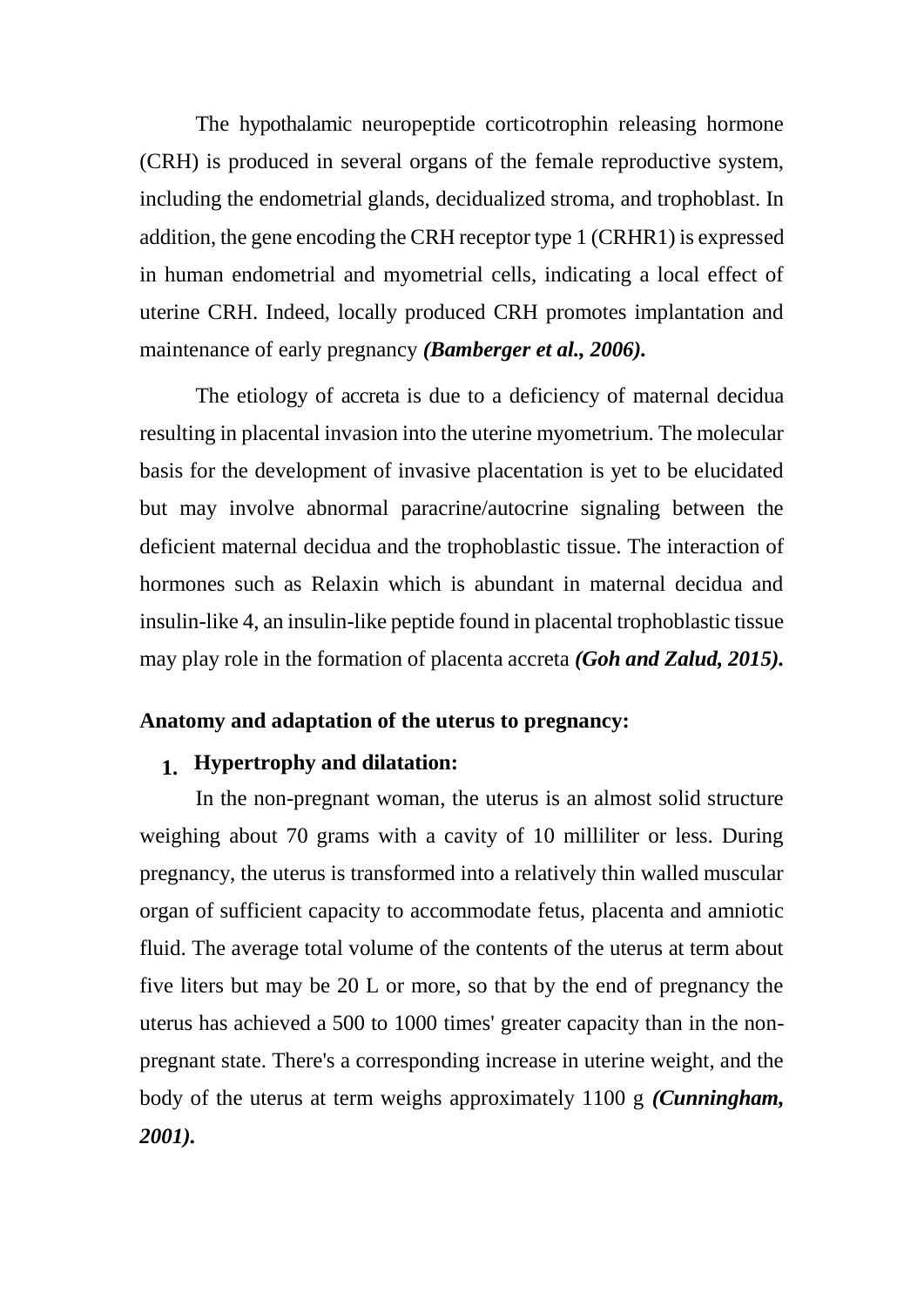During pregnancy, uterine enlargement involves stretching and marked hypertrophy of existing muscle cells, whereas the appearance of new muscle cells is limited. The myometrial smooth muscle cell is surrounded by an irregular array of collagen fibrils. The force of contraction is transmitted from the contractile proteins of the muscle cell to the surrounding connective tissue through the reticulum of Accompanying the increase in size of the uterine muscle cells during pregnancy, there's an accumulation of fibrous tissue, particularly in the external muscle layer, together with a considerable increase in elastic tissue. The network that is formed adds materially to the strength of the uterine wall. Concomitantly, there's a great increase in size and number of blood vessels and lymphatics. The veins that drain the placental site are transformed into large uterine sinuses, and there's hypertrophy of the nerves exemplified by the increase in size of the frankenhauser cervical ganglion *(Cunningham, 2001)*.

#### **2. Control of Uteroplacental Blood Flow***:*

The increase in maternal-placental blood flow principally occurs by means of vasodilatation, whereas fetal-placental blood flow is increased by a continuing increase in placental vessels. *Palmer et al. (1992)* showed that uterine artery diameter doubled by week 21 and concomitant flow velocity was increased eight folds.

Using measurements of uterine resistance index, *Juaniaux et al. (1994)* found that both estradiol and progesterone contributed to the downstream fall in resistance to blood flow with advancing gestational age.

# **REFERENCES**

**Baergen RN** (2007): Cord abnormalities, structural lesions, and cord accidents. *Sem Diag Pathol;* 24:23–32.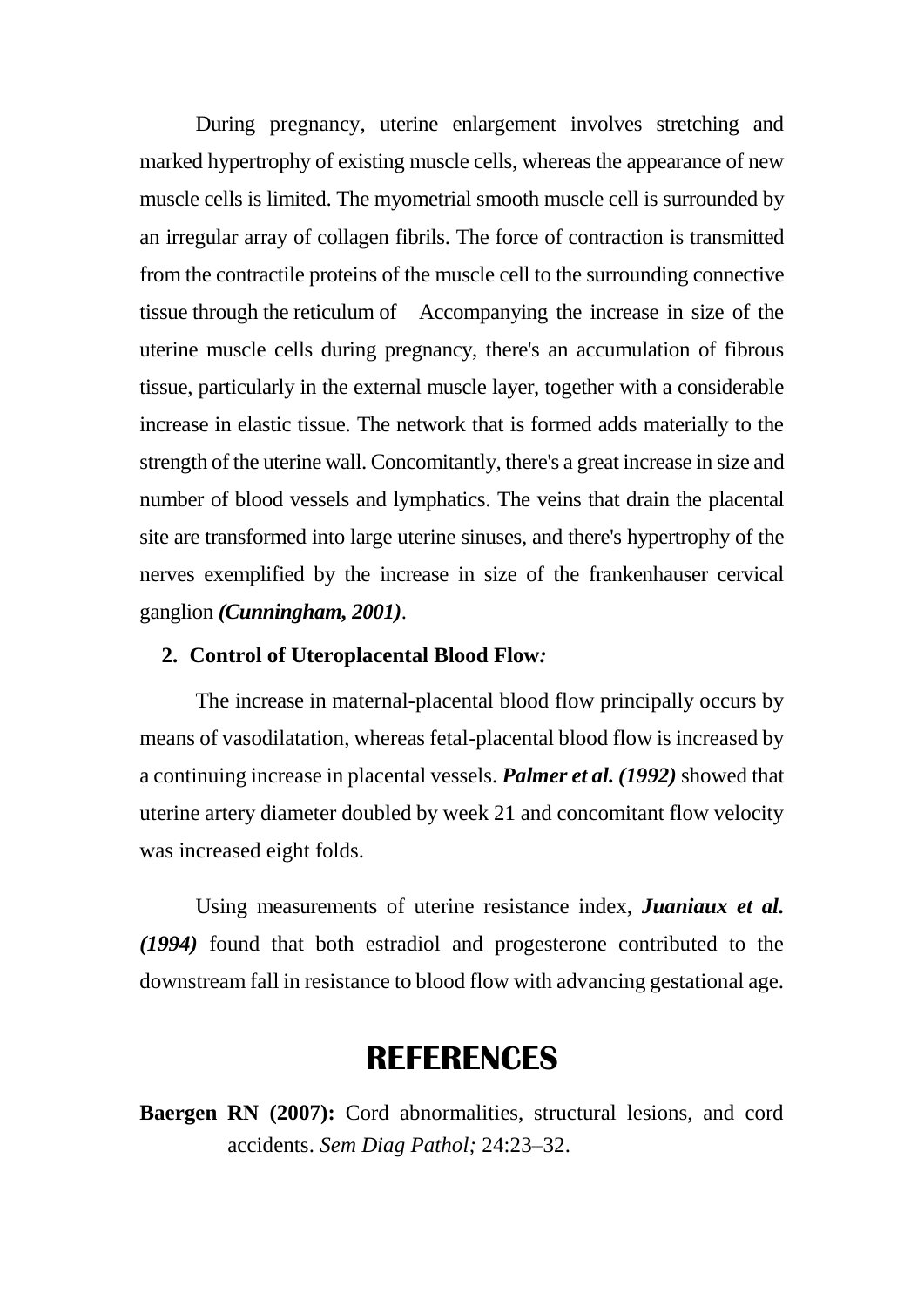- **Bamberger AM, Minas V and Kalantaridou SN (2006):** Corticotropinreleasing hormone modulates human trophoblast invasion through carcino-embryonic antigen related cell adhesion molecule-1 regulation. *American Journal of Pathology*; 168 (1): 141-142.
- **Baron-Cohen S, Auyeung B, Nørgaard-Pedersen B et al., (2014):** Elevated fetal steroidogenic activity in autism. *Mol. Psychiatry*; 20: 369–376.
- **Baumann, MU, Schneider H, Malek A, Palta V, Surbek DV, Sager R, Zamudio S and Illsley NP (2014):** Regulation of human trophoblast GLUT1 glucose transporter by insulin-like growth factor I (IGF-I). *PLoS One*, *9*, e106037.
- **Beaconsfield P, Birdwood G and Beaconsfield R (1980):** The placenta. *Sci Am*; 243:94.
- **Benirschke K, Burton GJ and Baergen RN (2012):** Pathology of the human placenta, 6th edn. Heidelberg, Germany: *Springer Science & Business Media*.
- **Blackburn (2013):** Blackburn, S. Maternal, Fetal & Neonatal Physiology. 4th ed. *WB Saunders. Philadelphia.* Prenatal Period and Placental Physiology; 79-85.
- **Bonnin A and Levitt P (2011):** Fetal, maternal, and placental sources of serotonin and new implications for developmental programming of the brain. *Neuroscience;* 197: 1–7.
- **Bouw GM, Stolte LAM, Baak JPA, et al. (1976):** Quantitative morphology of the placenta. I. Standardization of sampling. *Eur J Obstet Gynecol Reprod Biol;* 6:325–31.
- **Boyd JD and Hamilton WJ (1967):** Development and structure of the human placenta from the end of the 3rd month of gestation. *J Obstet Gynaecol Br Commonw;* 74(2):161-226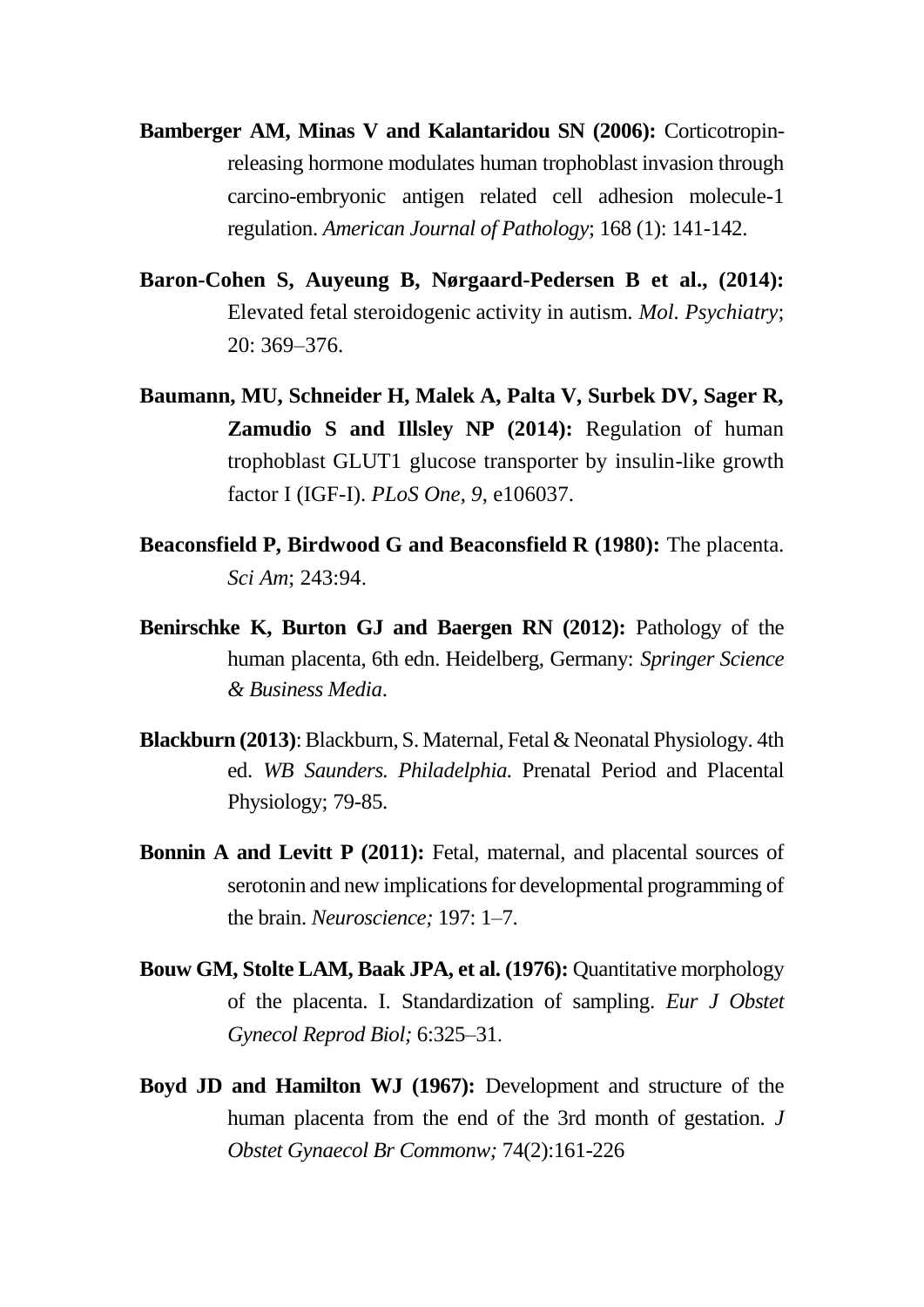- **Brett KE, Ferraro ZM, Lelievre JY, Gruslin A and Adamo KB (2014):** Maternal–Fetal Nutrient Transport in Pregnancy Pathologies: The Role of the Placenta. *Int. J. Mol. Sci;* 15:16153-16185.
- **Brownbill P, Mahendran D, Owen D, et al. (2000):** Denudations as paracellular routes for alphafetoprotein and creatinine across the human syncytiotrophoblast. *Am J Physiol Reg Integr Comp Physiol;* 278:R677.
- **Burton GJ and Fowden AL (2012 Review):** the placenta and developmental programming: balancing fetal nutrient demands with maternal resource allocation. *Placenta 33, Supplement A, Trophoplast Research*; 22: S23 – S27.
- **Burton GJ and Fowden AL (2015):** The placenta: a multifaceted, transient organ. *Philosiphical Transaction Royal Society B* 370: 20140066.
- **Carter AM (1989):** Factors affecting gas transfer across the placenta and the oxygen supply to the fetus. *J Dev Physiol;* 12:305.
- **Charnock-Jones DS, Sharkey AM, Boocock CA, et al. (1994):** Vascular endothelial growth factor receptor localization and activation in human trophoblast and choriocarcinoma cells. *Biol Reprod;* 51:524.
- **Cleal JK, Glazier JD, Ntani G, et al. (2011):** Facilitated transporters mediate net efflux of amino acids to the fetus across the basal membrane of the placental syncytiotrophoblast. *J. Physiol;* 589: 987–997.
- **Clifton VL, Read MA, Leitch IM, et al. (1994):** Corticotropin-releasing hormone-induced vasodilatation in the human fetal placental circulation. *J Clin Endocrinol Metab;* 79:666.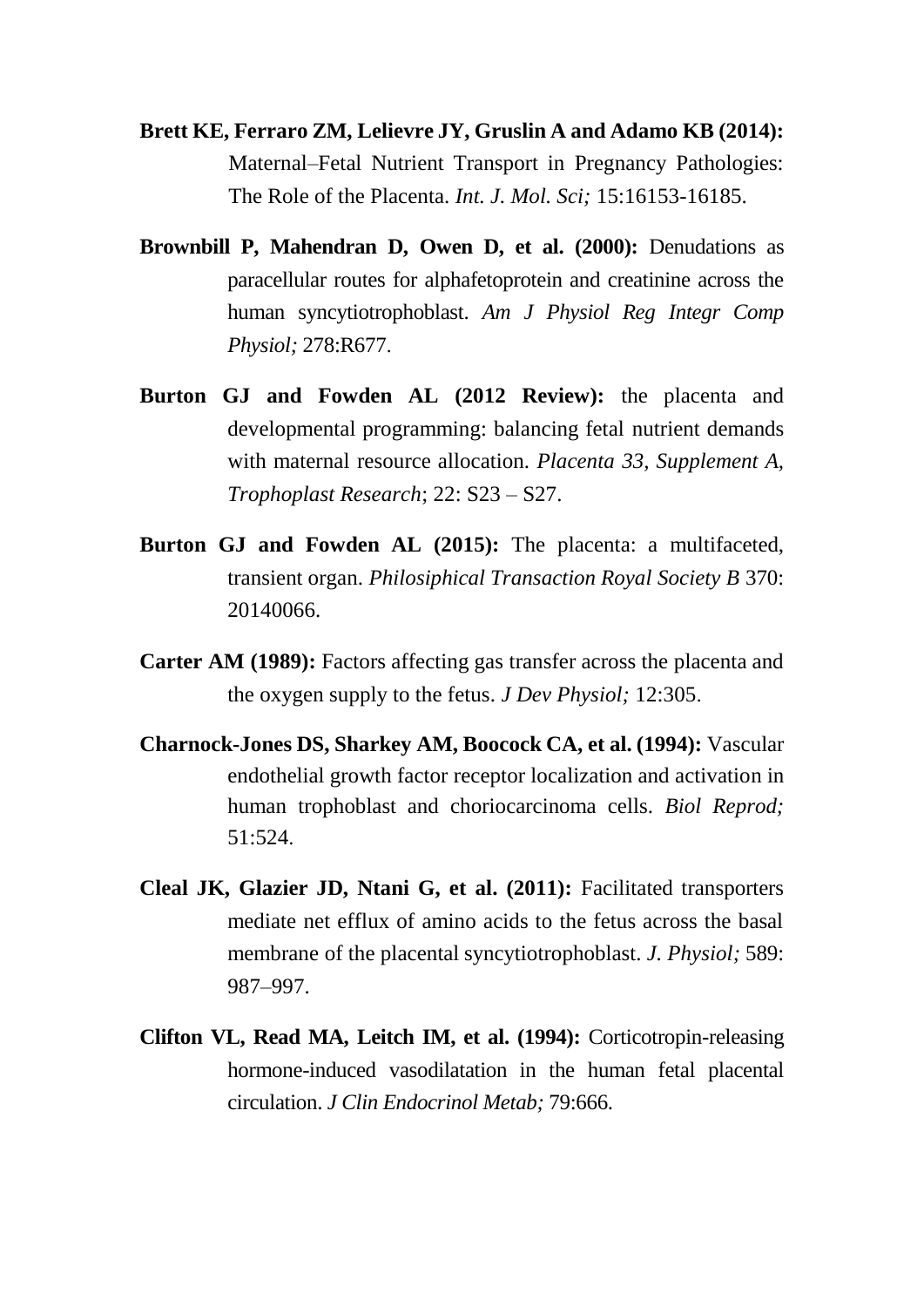- **Clifton VL, Read MA, Leitch IM, et al. (1995):** Corticotropin-releasing hormone-induced vasodilatation in the human fetal-placental circulation: involvement of the nitric oxide- cyclic guanosine 3',5' monophosphate-mediated pathway. *J Clin Endocrinol Metab*; 80:17-2888.
- **Cross JC, Hemberger M, Lu Y, Nozaki T, Whiteley K, Masutani M and Adamson SL (2002):** Trophoblast functions, angiogenesis and remodeling of the maternal vasculature in the placenta *Mol Cell Endocrinol;* 187: 207-212.
- **Cunningham FG, Gant NF, Leveno KJ, Gilstrap LC, Hauth JC and Wenstrom KD (2001a):** Maternal adaptation to pregnancy. *Chapter 8 in Williams Obstetrics 21st edition.* Editor: McGraw– Hill P: 167, Appleton and Lange P: 191.
- **Cunningham FG, Leveno KJ, Hauth JC, Gilstrap LC and Wenstrom KD (2005):** Normal labor and delivery. Volume (1) chapter 17 in *Williams Obstetrics 22nd edition*. Editor: P:823-35.
- **Dempsey EW (1972):** The development of capillaries in the villi of early human placentas. *Am J Anat;* 134:221–38.
- **Dy J, Guan H, Sampath-Kumar R, Richardson BS and Yang K (2008):**  Placental 11beta-hydroxysteroid dehydrogenase type 2 is reduced in pregnancies complicated with idiopathic intrauterine growth restriction: evidence that this is associated with an attenuated ratio of cortisone to cortisol in the umbilical artery. *Placenta* 29: 193 – 200.
- **Enders AC and King BF (1988):** Formation and differentiation of extraembryonic mesoderm in the rhesus monkey. *Am J Anat*; 118:327–40.
- **Goh WA and Zalud I (2015):** Placenta accreta: diagnosis, management and the molecular biology of the morbidly adherent placenta.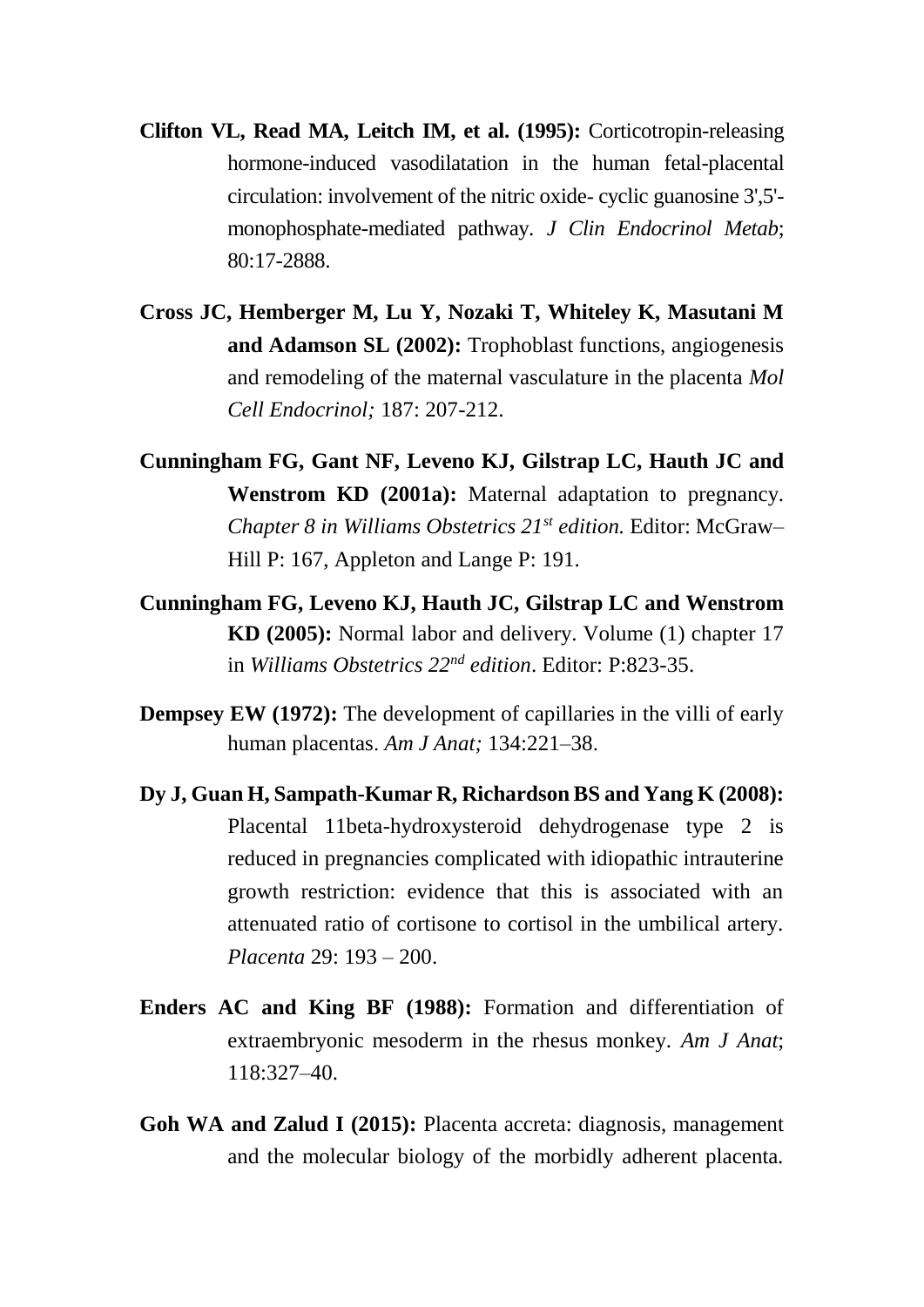*The Journal Of Maternal-Fetal & Neonatal Medicine;* 29 (11): 1795-1800.

- **Hahn D, Blaschitz A, Korgun ET, et al. (2001):** From maternal glucose to fetal glycogen: expression of key regulators in the human placenta. *Mol Hum Reprod;* 7:1173.
- **Herrera E, Amusquivar E, Lopez-Soldado I and Ortega H (2006):** Maternal lipid metabolism and placental lipid transfer. *Horm Res;* 65 Suppl 3:5.
- **Hertig AT, Rock J and Adams EC (1956):** A description of 34 human ova within the first 17 days of development. *Am J Anat;* 98:435– 94.
- **Huppertz B (2008):** The anatomy of the normal placenta. *J Clin Pathol;* 61: 1296-1302.
- **Jansson T and Powell TL (2013):** Role of placental nutrient sensing in developmental programming. *Clin. Obstet. Gynecol*; 56: 591– 601.
- **Johansson M, Jansson T and Powell TL (2000):** Na(+)-K(+)-ATPase is distributed to microvillous and basal membrane of the syncytiotrophoblast in human placenta. *Am J Physiol Regul Integr Comp Physiol*; 279:R287.
- **Jones HN, Powell TL and Jansson T (2007):** Regulation of placental nutrient transport—A review. *Placenta*; 28: 763–774.
- **Kaplan C (2007):** Color atlas of gross placental pathology. New York: *Springer Science & Business Media*, 2007.
- **Kaplan C (2007):** Fetal and maternal vascular lesions. *Sem Diag Pathol*; 24:14–22.
- **Kaplan C, August D and Mizrachi H (1990):** Single umbilical artery and cord accidents. *Mod Pathol*; 3:87a.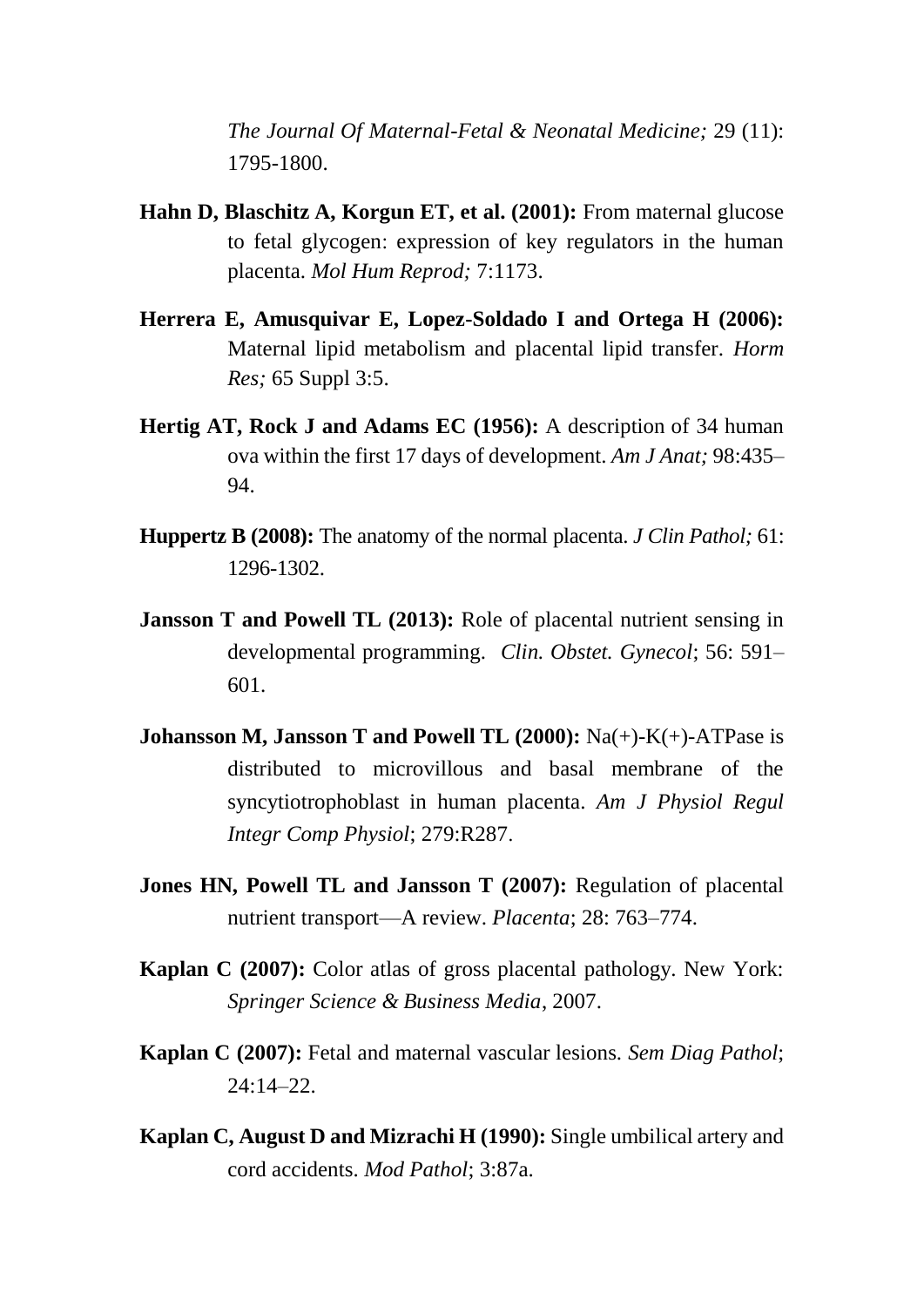- **Kaufmann P (1985):** Basic morphology of the fetal and maternal circuits in the human placenta. *Contrib Gynecol Obstet*; 13:5–17.
- **Krikun G, Lockwood CJ, Wu XX, Zhou XD, et al. (1994):** The expression of the placental anticoagulant protein, annexin V, by villous trophoblasts: immunolocalization and in vitro regulation. *Placenta;* 15:601.
- **Lager S and Powell TL (2012):** Regulation of nutrient transport across the placenta. *J. Pregnancy*, 2012, 179827.
- **Larque E, Ruiz-Palacios M and Koletzko B (2013):** Placental regulation of fetal nutrient supply. *Curr. Opin. Clin. Nutr. Metab. Care;* 16: 292–297.
- **Leonce J, Brockton N, Robinson S, et al. (2006):** Glucose production in the human placenta. *Placenta;* 27 Suppl A:S103.
- **Liu H and Wintour EM (2005):** Aquaporins in development. *Reprod Biol Endocrinol;* 3:18.
- **Luckett WP (1978):** Origin and differentiation of the yolk sac and extraembryonic mesoderm in presomite human and rhesus monkey embryos. *Am J Anat;* 152:59–97.
- **Machin GA, Ackerman J and Gilbert-Barness E (2000):** Abnormal umbilical coiling is associated with adverse perinatal outcomes. *Pediatr Dev Pathol;* 3:462–71.
- **Marin JJ, Briz O and Serrano MA (2004):** A review on the molecular mechanisms involved in the placental barrier for drugs. *Curr Drug Deliv;* 1:275.
- **Molteni RA, Stys DJ and Battaglia FC (1978):** Relationship of fetal and placental weight in human beings: Fetal/placental weight ratios at various gestational ages and birth weight distribution. *J Reprod Med;* 21:327–34.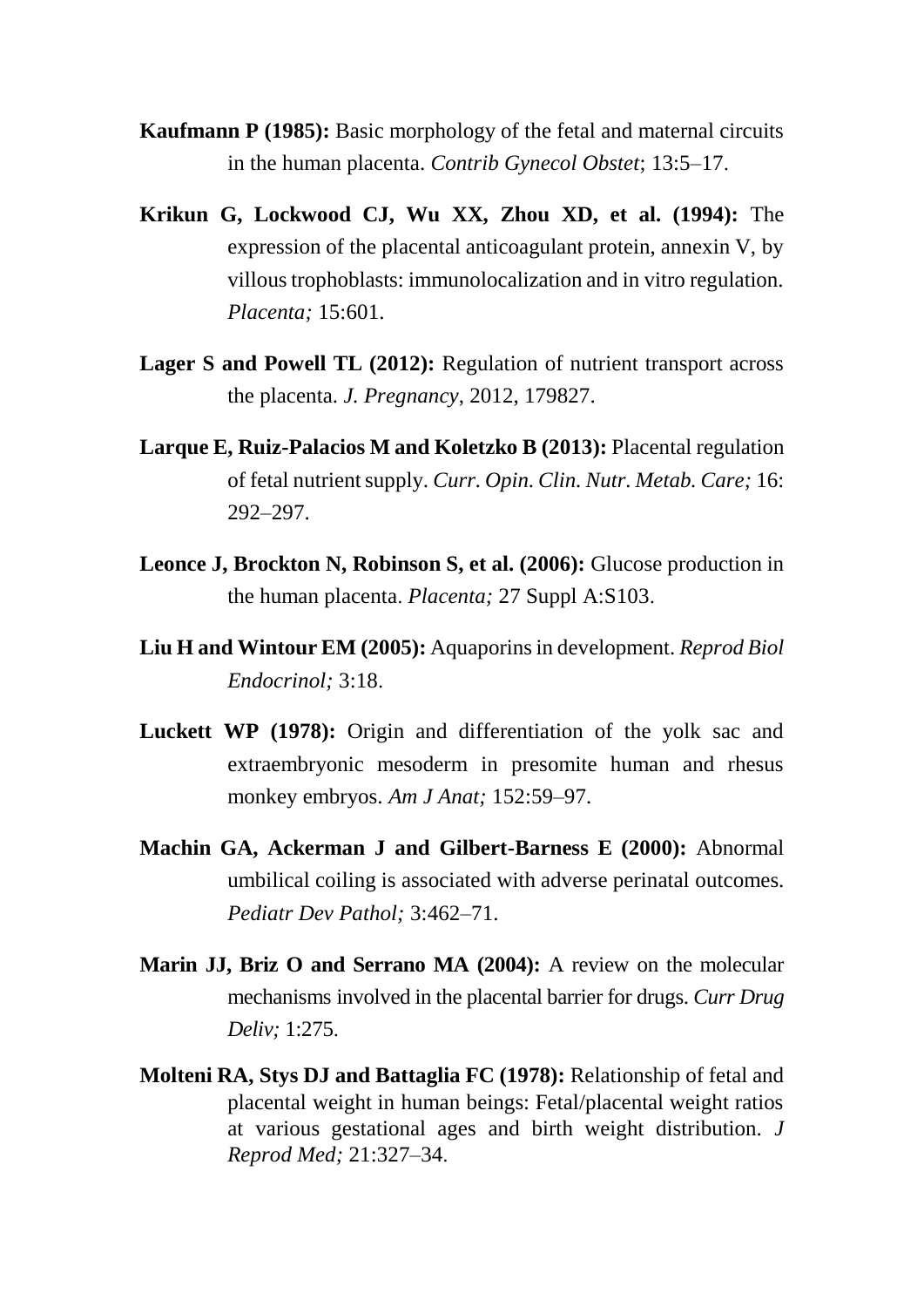- **Murphy VE and Clifton VL (2003):** Alterations in human placental 11betahydroxysteroid dehydrogenase type 1 and 2 with gestational age and labour. *Placenta;* 24:739.
- **Myatt L (2002):** Role of placenta in preeclampsia. *Endocrine;* 19:103.
- **Palmer SK, Zamudro S, Coffin C, Parker S, Stamm E and Moore LG (1992):** Quantitative estimation or human uterine artery blood flow and pelvic blood flow redistribution in pregnancy. Obstet Gynecol 80: 1000 quoted from *Williams Obstetrics* 20<sup>th</sup> ed., Chapter 8: Maternal adaptation to pregnancy, p: 193.
- **Peng HQ, Levitin-Smith M, Rochelson B, et al. (2006):** Umbilical cord stricture and overcoiling are common causes of fetal demise. *Pediatr Dev Pathol;* 9:14–19.
- **Pepe GJ, Burch MG and Albrecht ED (2001):** Localization and developmental regulation of 11beta hydroxysteroid dehydrogenase-1 and -2 in the baboon syncytiotrophoblast. *Endocrinolog;* 68:142.
- **Potgens AJ, Schmitz U, Bose P, et al. (2002):** Mechanisms of syncytial fusion: a review. *Placenta;* 23(suppl A):S107–13.
- **Randhawa R and Cohen P (2005):** The role of the insulin-like growth factor system in prenatal growth. *Mol Genet Metab;* 86:84.
- **Regnault, TR, Marconi, AM, Smith, CH, et al. (2005):** Placental amino acid transport systems and fetal growth restriction--a workshop report. Placenta; 26 Suppl A:S76.
- **Reik W, Constancia M, Fowden A, et al. (2003):** Regulation of supply and demand for maternal nutrients in mammals by imprinted genes. *J Physiol;* 547:35.
- **Robbins JR, Skrzypczynska KM, Zeldovich VB, Kapidzic M and Bakardjiev AI (2010):** Placental syncytiotrophoblast constitutes